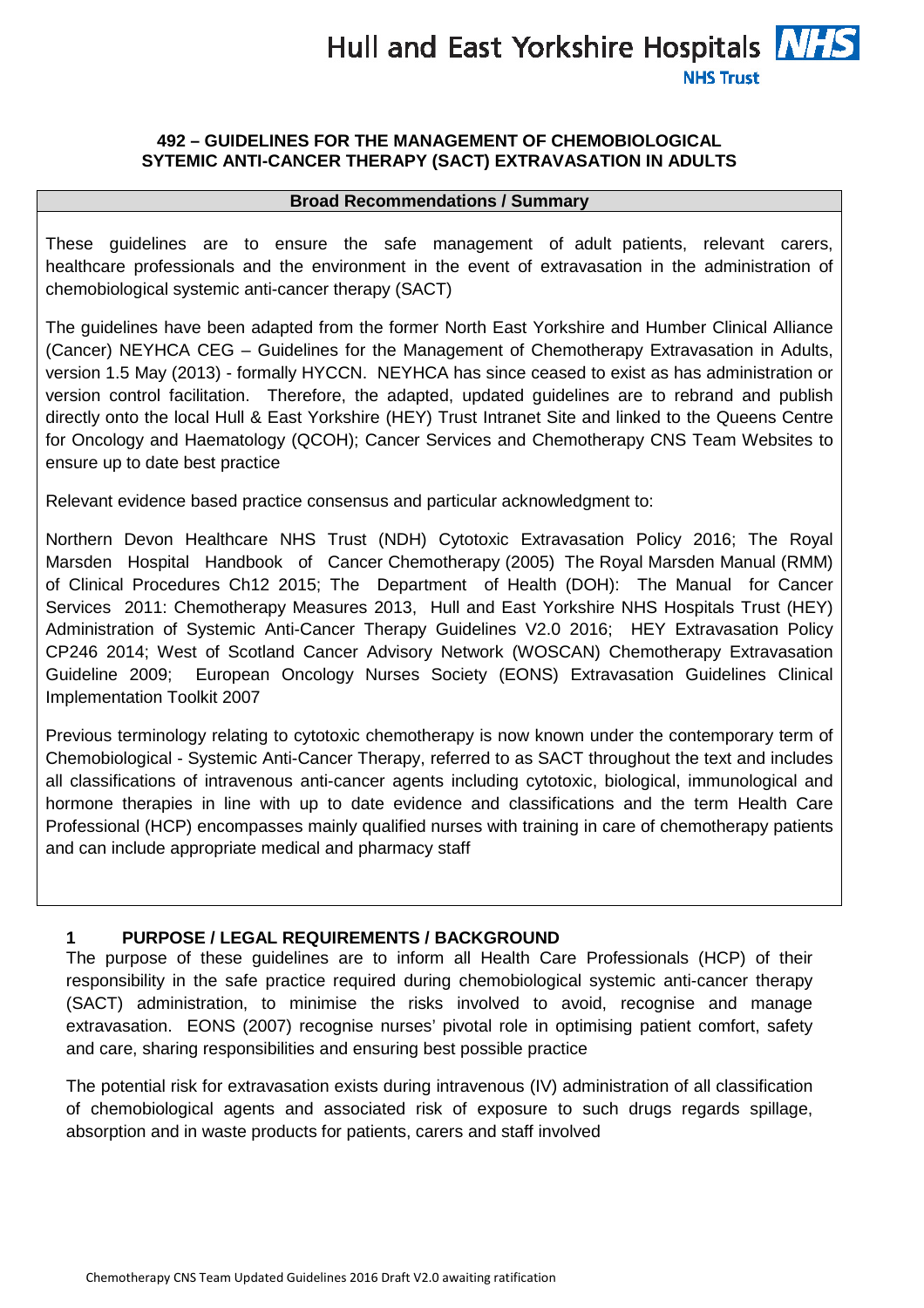It remains the responsibility of the practitioners to interpret the application of the guidelines, be aware of best possible practice whilst taking account of local circumstances and the needs and wishes of individual patients. In reviewing the summary guidelines, local clinicians and managers will be required to assess whether the guidance can be met, and if not what service developments need to be undertaken to achieve the ideal service as defined by the available evidence

Although there is extensive scientific studies to support the management of extravasation, controversially, with ever increasing developments in SACT there is not fully conclusive or necessarily proven evidence-based that agrees on all standardised courses of action, particularly for newer classifications and alternative antidotes and techniques. In some cases literature suggests a variety of options rather than a uniformed approach; therefore these guidelines aim to agree a consensus to update current best practice. However, and in agreement with Boulanger et al (2015) recent literature review concludes that further studies and investigation into these issues raised and a more consistent approach nationally is required to agree the most beneficial action and therefore support the continuation and relevance of the new National electronic-Green Card Reporting System to allow further data, evidence collection and practice development (NDH 2016) and acknowledge the need to explore additional strategies and review classifications as more evidence is available

# **2 POLICY / PROCEDURE / GUIDELINE DETAILS**

#### **These guidelines will address**

- **2.1 DEFINITION of Extravasation**
- **2.2 RISK FACTORS of Extravasation**
- **2.3 PREVENTION of Extravasation**
- **2.4 RECOGNITION of Extravasation**
- **2.5 MANAGEMENT & TREATMENT of Extravasation**
- **2.6 CONSEQUENCES of Extravasation**
- **2.7 DOCUMENTATION in the event of Extravasation**

#### **2.1 DEFINITION**

Extravasation is the process by which fluid/drug accidentally leaks into the surrounding tissues rather than the vascular pathway and in terms of Intravenous (IV) systemic anti-cancer therapy (SACT), extravasation refers to the infiltration of chemobiological agents into the subcutaneous or sub dermal tissues surrounding the intravenous or intra-arterial administration site (Dougherty & Lister 2015; Harrold et al 2013; Perez Fidalgo et al 2012; RCN 2010)

Extravasation is a potentially severe complication that can arise during SACT administration (Boulanger et al 2015) and perceived as a 'dreaded complication' or a 'catastrophe' (Schrijvers 2003) and therefore is acknowledged as an **Oncological Emergency** within the cancer care setting that requires immediate action (NEYHCA 2013)

Extravasations of such drugs are capable of causing pain, necrosis, and/or sloughing of tissue. Tissue damage from extravasation can range from minor erythema, to severe necrosis resulting in loss of function or loss of a limb with the result being more devastating and disabling than the disease itself (Polovich et al 2009; Gault 1993;) therefore reducing risk is fundamental in limiting incidence and then focus on recognition and prompt action

# **2.2 RISK FACTORS**

The consensus of risk of extravasation occurrence according to relevant guidelines review can be significantly increased due to one or more of the following factors:

- Small fragile veins
- Cannulation in antecubital fossa or joint spaces
- Hard, sclerosed or corded veins due to previous IV therapy
- Multiple venepuncture or previous cannulation sites
- Predisposition to bleeding or coagulation abnormalities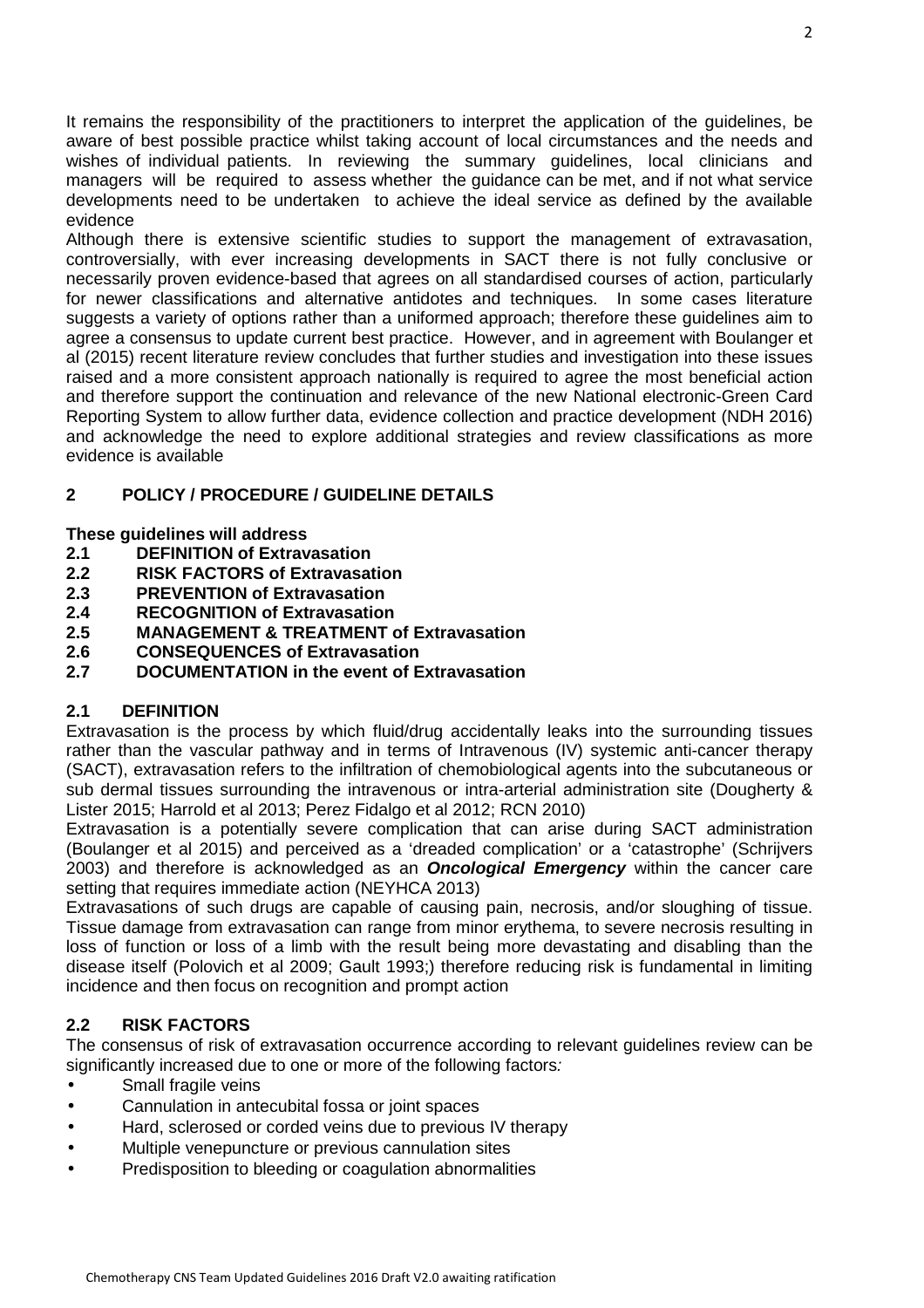- Breast or lymph node surgery
- Decreased circulation due to conditions such as peripheral neuropathy, advanced diabetes, vascular disease and lymphodema
- Superior Vena Cava Obstruction (SCVO)
- Inadequate securing of cannula/poor visibility of vein due to dressing
- Topical anaesthetics inhibiting detection and sensation
- Inadequate communication disabling patients to identify or report signs and symptoms

(NDH 2016; RMM 2015; WOSCAN 2009; EONs 2007)

### **2.3 PREVENTION**

Majority of extravasations can be prevented with effective risk assessment and standardised, evidence based administration techniques. In order to diminish the risk of extravasation, all practitioners involved in the administration and management of chemobiological agents must be trained and deemed competent including implementation of preventative protocols and minimising risk of SACT (Polovich et al 2009 & Schrijvers 2003)

#### **Training and competency**

SACT must only be administered by a nurse who has the required or undergoing supervised training, knowledge and skills to assess risk; prevent and recognise the signs and symptoms of extravasation and is competent to perform the management of extravasation (Dougherty & Lamb 2008).

• Definition of training is defined within the NHS Manual for Cancer Standards (DOH 2008; Chemotherapy Measures 2013) specifying all clinical chemotherapy services must have policies and procedures in place to ensure staff administering SACT have had competencies assessed in administration, acute oncological emergencies including recognition and treatment of extravasation as identified by that service based on the evidence available (Harrold et al 2013)

• HEY HCPs caring for patients undergoing SACT chemobiological therapy must have received the necessary training and be working through or completed the work-based learning strategy: Chemotherapy Competency Programme (NEYCHA 2013), specifically Topic 5 Health and Safety and Topic 6 Oncological Emergencies related to extravasation

• Administration of SACT needs to be guided by the skill and clinical judgement of the HCP in specific and individual circumstances presented with accurate documentation in line with the Code of Professional Standards (NMC 2015)

#### **Patient Education**

Full patient awareness and understanding of the risks of SACT administration is vital in order to help prevent and recognise when extravasation occurs, therefore;

Patients should be informed of the potential risks and possible consequences of an extravasation event (Polovich et al 2009) particularly with malpractice allegations, therefore consent forms will include extravasation risk documented and confirmed

• Positive language and reassuring communication is fundamental to inform patients of signs, symptoms and self-care aspects throughout treatment, reporting any changes in sensation no matter how insignificant and reminded of risk at each subsequent treatment episode

• Patients with communication or capacity issues who may rely on carers or interpreters it is important to establish they understand the risk and significance of extravasation injury and are able to report symptoms immediately, self-care deficits will be identified and managed appropriately

• The importance of patient involvement is underlined by Harold et al (2013) regards informational needs and implied consent as HCP have guidance in using professional judgement on what is in the patients best interest but also advocate shared decision making and choices patients have; citing DOH (2010) paper 'No decision about me, without me' strategy more recently supported by NMC (2015) Code of Professional Standards can only help and enhance patient experience and trust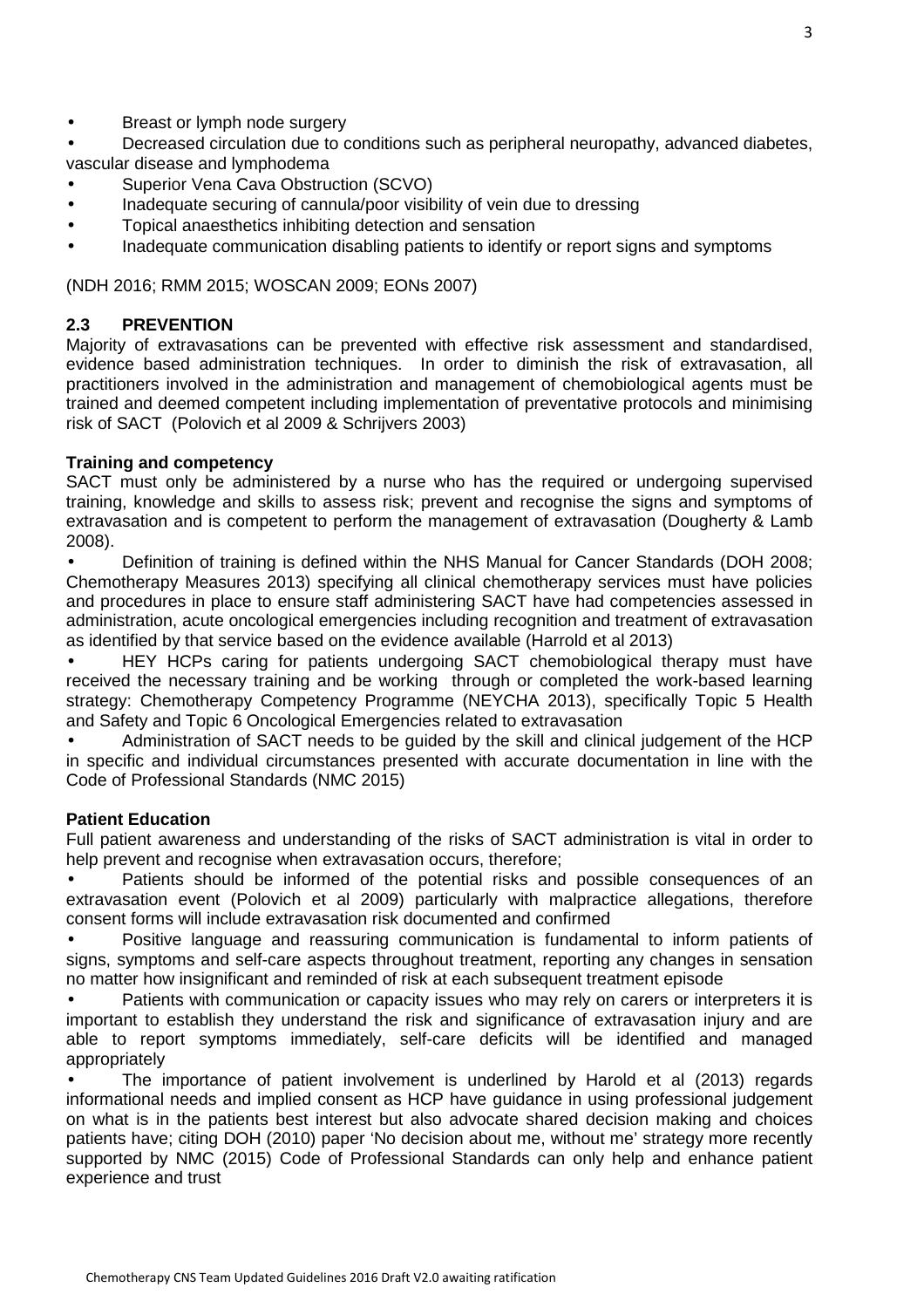#### **Administration**

Evidence indicates the position, size and age of the venepuncture site are the factors which have greatest bearing on the likelihood of problems occurring. However, if the following general guidance consensus is borne in mind, the likelihood of extravasation can be significantly reduced;

• For slow infusion of high-risk vesicant drugs, history of previous extravasation or when Summary of Product Characteristics (SPC) (eMC 2016) recommends; use of Central Venous Access Device (CVAD) should be considered

• Cannulation must be performed by a practitioner skilled and competent in venepuncture and cannulation, who is able to assess and select appropriate veins extravasation (Dougherty & Lamb 2008)

• Selection site of cannula site is important; avoiding anticubital fossa and joints due to little soft tissue for the protection of underlying nerves and tissues (RCN 2010; Doherty & Lamb 2008) use firm straight veins, placing above any previous attempts. RMM (2015) support use of large straight vein over dorsum of the hand as a first choice and preferable to smaller veins in the forearm in the administration of SACT

• Utilising a small bore cannula (24g or 22g) enables safer delivery; dependant on amount, rate & viscosity of fluid

Secure cannula and tubing with a transparent IV dressing applied to ensure a visible insertion site enabling continuous assessment

• Vesicants should be given via a newly established cannula whenever possible (Doherty & Lamb 2008), ensure good blood return, establish free flow with gravity drip and check free from signs of erythema, pain or swelling at the site, consensus should be agreed where appropriate to use existing access (Weinstein 2007)

The most vesicant drug should be administered first, on the basis that venous integrity reduces over time (Dougherty & Lister 2015; RMM 2015) as vascular integrity decreases over time and vein is most stable and least irritated at the beginning of treatment in addition, the patients awareness of sensation is more acute

• Most vesicants are required to be given as a slow bolus infusion; traditionally manually using a syringe via IV push into the side-arm port of a fast running IV infusion of compatible solution, concluding with sodium chloride 0.9% 10ml flush, whilst checking for intermittent blood return and continuously monitoring the site (Dougherty & Lister 2015).

Use of smart pumps and mechanical bolus - utilising modern syringe drivers being more commonly used in SACT administration, it is essential that HCP are trained not to rely on infusion pump alarms as extravasation alert and continue to observe and monitor patient throughout infusion (Weinstein 2007)

• HCP administering SACT will have the expertise to recognise other local allergic reactions caused by chemobiological agents, other than extravasation (EONs 2007)

Patency of the IV site prior to SACT infusion is verified and regularly throughout the procedure; do not let patients leave the clinical area. If there are any doubts, stop and investigate. Re-site the cannula, if the patency of the cannulation is not entirely satisfactory

• When re-siting of the cannula is necessary it must be proximal to the first site or ideally placed in the other limb, assessing exclusions and contra-indications

• Continually reassessing cannula site for signs of redness or swelling

• Carefully document the rate of administration, the location and condition of site, verification of patency, and patient's responses, on giving any potential vesicant/irritant agents

**The veins of patients who have cancer are often fragile and if extravasation occurs following risk assessment and effective communication, after careful cannulation and administration of SACT agents, it is not indicative of negligence and it is the immediate action and reassurance that is imperative and follow up aftercare that is effective (Khan and Holmes 2000)**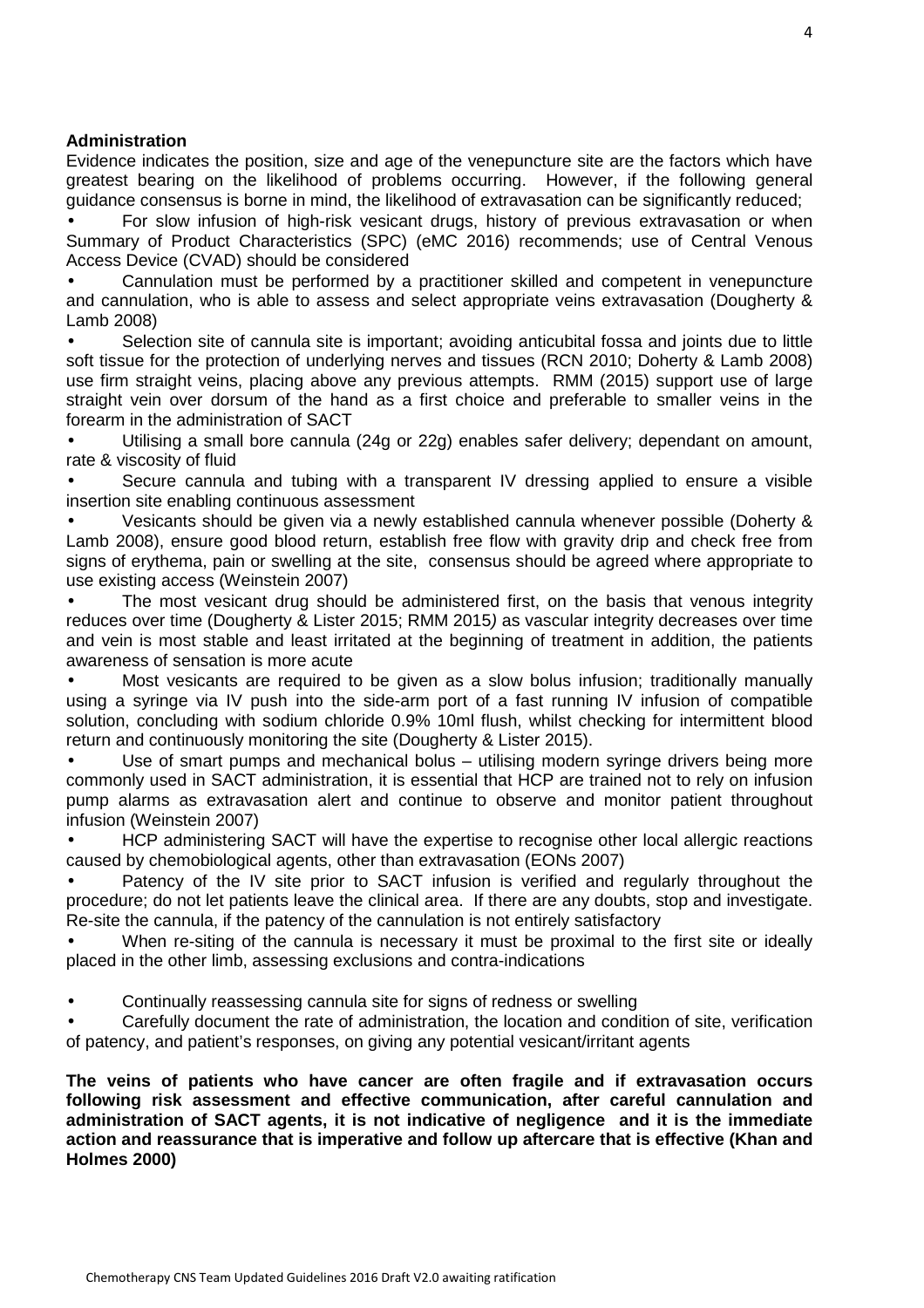### **Infusional Pumps and Syringe Driver Bolus SACT Administration**

New smart technology infusion pumps and syringe drivers include wireless Dose Error Reduction Software (DERS) drug libraries, event memory, data collection, infusion rate calculation, safety and clinical alerts, thus creating efficient, effective and overall a valuable patient safety advancement and shown to be a reliable modern SACT delivery strategy (Garrido et al 2016; ISMP 2016; Upton 2013)

• National Patients Safety Agency (NPSA 2007) recommends a documented double checking strategy for all mechanical infusion device use and software checks and data analysis is encouraged to inform quality improvements

• Although Smart technology offers a safe, efficient delivery solution, it must not distract the practitioner from providing skilled ongoing assessment of the patient, alongside providing appropriate individualised patient education.

• Modern infusion pumps and syringe drivers that incorporate technology to monitor venous pressure during bolus SACT delivery can help to give early warning of impending or actual extravasation. Technology such as venous pressure monitoring must never replace skilled nursing assessment and intervention, which remain at the cornerstone for preventing or managing actual extravasation.

Patients receiving bolus vesicant SACT with syringe drivers must never be left unsupervised during administration and practitioners need to understand how and when to override the system as necessary

• HCP will receive appropriate supervision and training in the use of infusion pumps and syringe drivers that deliver SACT, particular attention to bolus vesicant agents, and a competency training record retained within the Day Treatment Unit (DTU) and associated in-patient treatment areas competency register (NEYHCA 2013)

• Practitioners administering agents via infusional devices will have a yearly competency update from the identified work based trainers as per Topic 10 and administration of SACT update as per Chemotherapy Competency Programme (NEYHCA 2013)

# **2.4 RECOGNITION**

Early recognition and diagnoses of extravasation is critical to effective management as delay in treatment increases the risk of tissue damage and necrosis (EONs 2007)

IV SACT must include continuous observation and assessment of the administration sites and surrounding tissue for any signs and symptoms of possible extravasation, leakage of drug into the tissues should be suspected if any or more of the recognised following signs and symptoms occur as per evidence consensus

#### **Signs**

- Lack of or absence of blood return
- Changes in infusion/flow rate or resistance to administration of drug
- Leakage around the cannula site or CVAD entrance/exit site
- Swelling around cannula or CVAD site and vein pathway

#### **Symptoms**

- Any changes in sensation or pain
- Induration (hardening) or leakage is observed from the site
- Erythema or venous discoloration (redness or blanching) is observed at the site
- Burning sensation and/or blistering
- Discolouration alone may not indicate extravasation, as highly coloured drugs such

as Doxorubicin, Epirubicin and Mitoxantrone have been reported to do this

#### **Central Venous Access Devices (CVADs) – additional related signs**

- Aching or discomfort in shoulder or neck area
- Pain, burning or swelling in upper arm or chest area
- Fluid leakage at or around entrance/exit site and along subcutaneous canal

### **Types of CVADs:**

• Skin Tunnelled Catheter (STC) – chest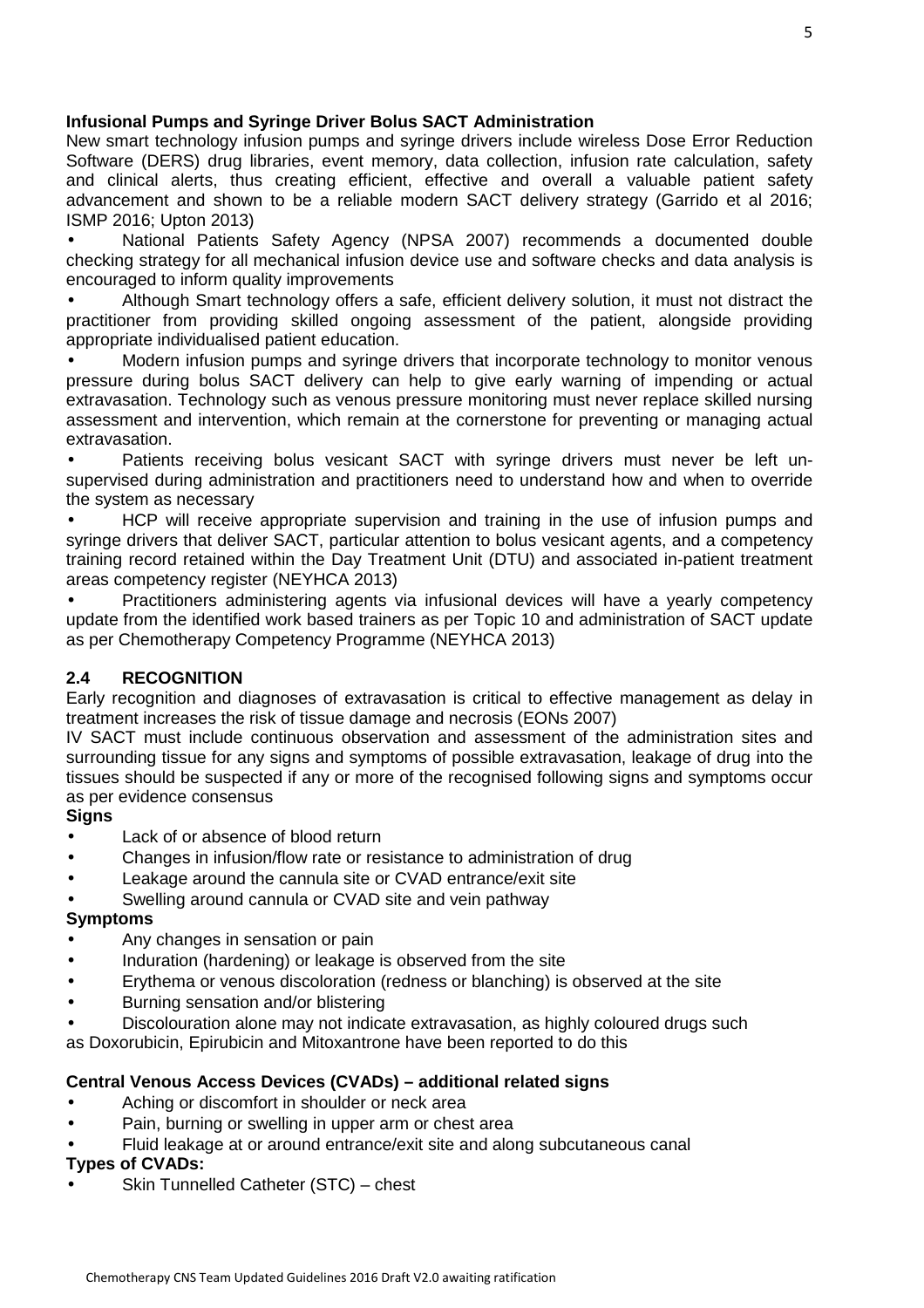- Split Cath chest
- Implantable Port (Port-a-Cath) chest
- Implantable Port (P.A.S-Port) Peripheral
- Peripheral Inserted Central Catheters (PICC) upper arms

It is uncommon for an extravasation to occur with CVAD's, although instances may occur due to the following factors as identified by RMM (2015): -

Needle dislodgement causing perforation of the vein or misplacement in subcutaneous implanted ports.

• Catheter fractures or ruptures, causing leakage either near the insertion site, at the port attachment under the skin, or along the line in STC, Ports and PICCs

Fibrin sheath formation forcing pressure to allow drug to leak out of the line at connections or causing backflow along catheter from insertion site

Some symptoms may not occur immediately, induration (local tissue hardening) and blistering can present later stages in the extravasation process, therefore monitoring of the site should continue during and sometime following infusion and this should be reinforced with patients to report any symptoms that may occur later, at home (EONS 2007)

#### **Differential Diagnosis**

Some agents, even when correctly administered can cause local reactions which can resemble extravasation (Doherty & Lister 2015; Perez Fidalgo et al 2012)

**Flare Reaction** - A local reaction to an agent manifested by red tracking along the vein caused by a venous inflammatory response to histamine release resulting in urticaria (itchy hives), raised red streaks tracking up arm, unlikely to cause pain, dissipating within 30-90 mins and can be resolved by application of topical steroids and slowing infusion rates

**Chemical Phlebitis/Vessel Irritation** – vein inflammation often followed by thrombosis or sclerosis of the vein, causing aching and tightness sensation at the cannula site and cramping along the vein proximal to the site minutes after administration, unlikely to swell can result in erythema or dark discolouration, blood return is usual but not always intact

**Venous Shock** – can occur when drugs administered are too cold causing the muscle wall of the vein to go into spasm, usually appears immediately on or after administration, blood return can be absent

WHERE ONE OR MORE OF THE SIGNS AND SYMPTOMS OF EXTRAVASATION MAY BE PRESENT AND EXTRAVASATION IS SUSPECTED: **ASSUME EXTRAVASATION**

# **EXTRAVASATION OCCURRENCE AND TREATMENT MUST BE CONSIDERED AN ONCOLOGICAL EMERGENCY AND REQUIRES IMMMEDIATE ACTION**

In all areas where chemobiological SACT is being administered, practitioners will be competent in risk assessment, prevention and appropriate management of extravasation. Written guidelines for handling and administrating chemobiological agents and associated procedures; including; in case of an extravasation, spillage and waste disposal must be present (Chemotherapy Measures 2013; Manual of Cancer Standards 2008; Dougherty & Lamb 2008, Schrijvers 2003). In addition, an extravasation kit, with all the necessary materials and drugs to treat extravasation, must be present (Perez Fidalgo et al 2012)

# **2.5 MANAGEMENT**

Specific course of action depend on:

- Classification of drug
- Amount of extravasation
- Location of extravasation

Intravenous SACT agents can be classified into 5 categories according to their damage potential, ranging from skin erythema to soft tissue necrosis (HSE 2016). It is also important to note that non-cancer therapies when extravasated can also have the potential to cause injury (CP246 2014). Though some classifications are well established for their injury potential, scarcity of up to date evidence makes it difficult to develop an optimal management scheme (Boulanger et al 2015)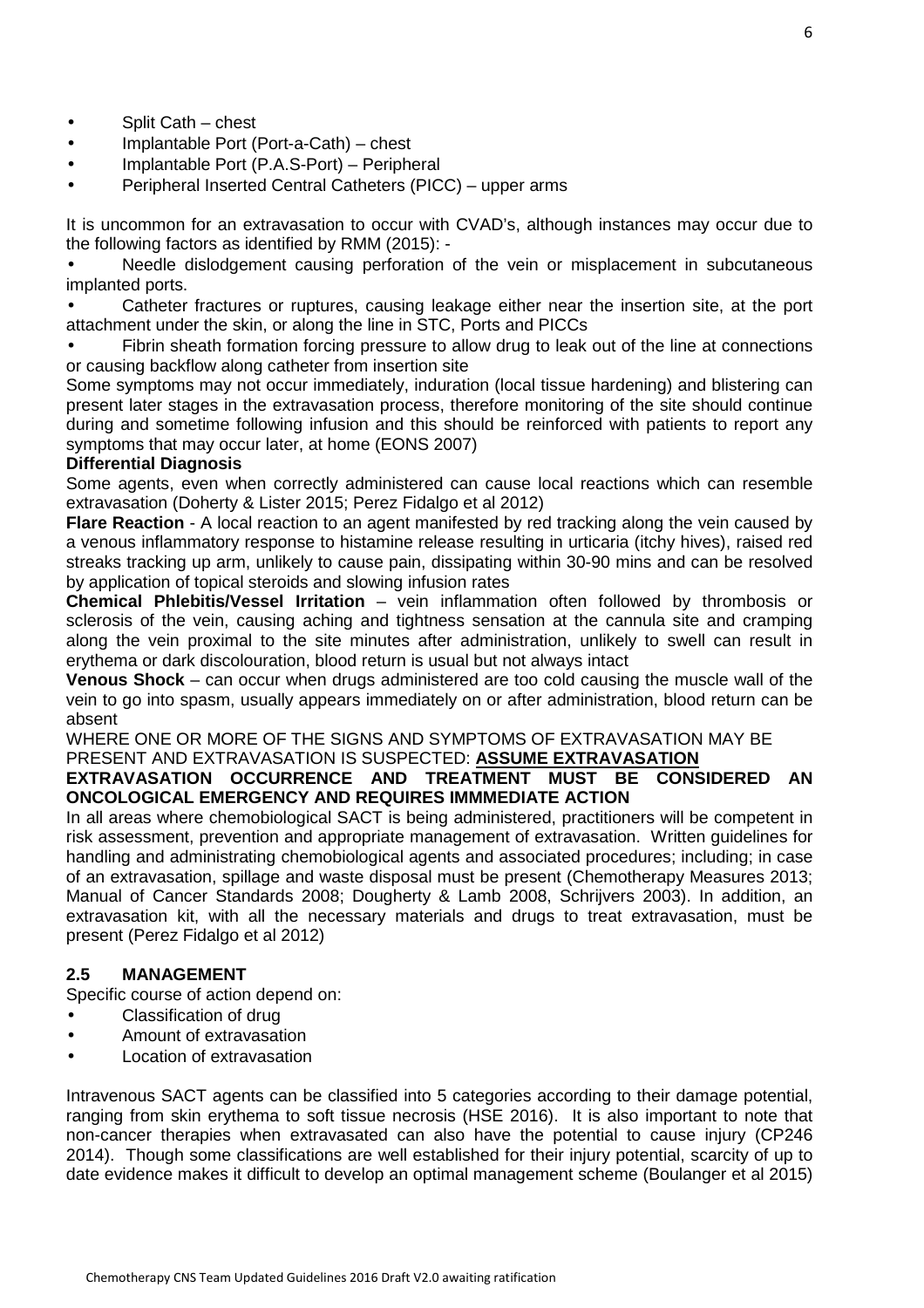as some pharmacological properties are still not fully understood resulting in some conflicting classifications dependent on evidence read (Harrold et al 2013), a number of antidotes are available but lack of evidence to demonstrate their value and role is not yet clear (Polovich et al 2009) and therefore the National Reporting electronic Green Card System must be used for each episode to gain further knowledge and data (Appendix i)

**1. Neutrals**: Drugs that neither cause inflammation nor damage on extravasation. Monoclonal Antibodies (MABs) can also be generally listed amongst this category

**2. Inflammitants**: Drugs that cause mild to moderate inflammation, painless skin erythema and flare reaction at the extravasation site

**3. Irritants**: Drugs that can cause inflammation, pain or irritation at the extravasation site without blister formation. These drugs can also cause a burning sensation in the vein whilst being administered

**4. Exfoliants**: Drugs that can cause inflammation and shedding (peeling off) of skin without causing underlying tissue death. Drugs may cause superficial tissue injury, blistering and desquamation

**5. Vesicants**: Drugs that can result in tissue necrosis or formation of blisters, vesicants are sub classified into the mechanisms by which they cause tissue damage; DNA-binding or non-DNA binding agents

Tissue damage following extravasation occurs for a number of reasons; whether a drug binds to DNA or not. DNA binding vesicants bind to nucleic acids in the DNA of healthy cells, resulting in cell death by apoptosis that in turn can cause progressive and permanent tissue damage (Boulanger et al 2105), due to the cellular uptake of extracellular substances sets up a continual cycle of tissue damage as the DNA binding drug is retained and recirculated in the tissue. Whereas non-DNA binding drugs have an indirect affect and are eventually metabolised in the tissue and neutralised more easily than DNA binding drugs (RMM 2015) therefore damage is generally more mild to moderate, injury is localised and the condition will usually improve over time (Boulanger et al 2015).

Therefore it is advised regards use of specific antidotes are utilised to localise and neutralise or disperse and dilute agents from the tissue (Perez Fidalgo et al 2012; Polovich et al 2009)

Below is table to demonstrate current drug group classification in increasing order of damage potential from neutral drugs which are expected to cause the least damage to vesicant drugs which may cause tissue necrosis and ulceration based on consensus evidence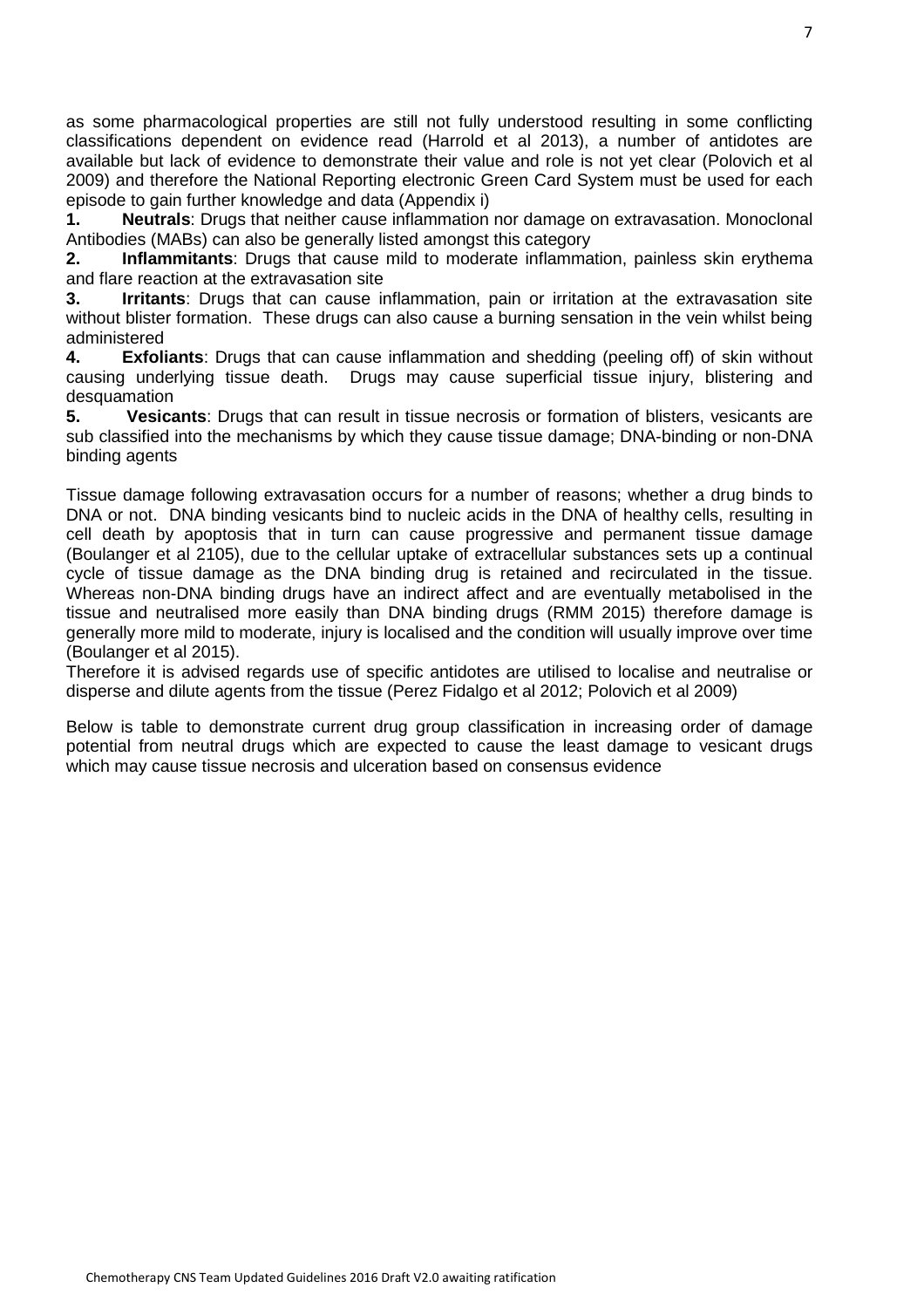| Group 1                                                                                                                                                                                                                                                                                                                                                                                                                                                                                                                                                                                                                                        | Group <sub>2</sub>                                                                                                                                | Group 3                                                                                                                                         | Group 4                                                                                                                                                                                                          | Group 5                                                                                                                                                                                                                                                                                                                                                                                                                                                            |
|------------------------------------------------------------------------------------------------------------------------------------------------------------------------------------------------------------------------------------------------------------------------------------------------------------------------------------------------------------------------------------------------------------------------------------------------------------------------------------------------------------------------------------------------------------------------------------------------------------------------------------------------|---------------------------------------------------------------------------------------------------------------------------------------------------|-------------------------------------------------------------------------------------------------------------------------------------------------|------------------------------------------------------------------------------------------------------------------------------------------------------------------------------------------------------------------|--------------------------------------------------------------------------------------------------------------------------------------------------------------------------------------------------------------------------------------------------------------------------------------------------------------------------------------------------------------------------------------------------------------------------------------------------------------------|
| <b>Neutrals</b>                                                                                                                                                                                                                                                                                                                                                                                                                                                                                                                                                                                                                                | <b>Inflammitants</b>                                                                                                                              | <b>Irritants</b>                                                                                                                                | <b>Exfoliants</b>                                                                                                                                                                                                | <b>Vesicants</b>                                                                                                                                                                                                                                                                                                                                                                                                                                                   |
| <b>Alemtuzumab</b><br><b>Aflibercept</b><br><b>Asparaginase</b><br><b>Azacitidine</b><br><b>Bevacizumab</b><br><b>Brentuximab</b><br><b>Bortezomib</b><br><b>Bleomycin</b><br><b>Cladribine</b><br><b>Clofarabine</b><br>Cyclophosphamide<br><b>Cytarabine</b><br><b>Edroclomab</b><br><b>Eribulin</b><br><b>Fludarabine</b><br><b>Gemcitabine</b><br><b>Ifosfamide</b><br><b>Ipilimumab</b><br><b>Melphalan</b><br><b>Novolumab</b><br><b>Ofatumumab</b><br><b>Pembrolizumab</b><br><b>Pentostatin</b><br><b>Pertuzumab</b><br><b>Rituximab</b><br><b>Thiotepa</b><br><b>ß-Interferons</b><br><b>Aldesleukin (IL-2)</b><br><b>Trastuzemab</b> | <b>Cetuximab</b><br><b>Etoposide</b><br><b>Fluorouracil</b><br><b>Methotrexate</b><br><b>Phosphate</b><br><b>Pemitrexed</b><br><b>Raltitrexed</b> | <b>Arsenic</b><br><b>Carboplatin</b><br><b>Etoposide</b><br><b>Ganciclovir</b><br><b>Irinotecan</b><br><b>Teniposide</b><br><b>Temsirolimus</b> | <b>Aclarubicin</b><br>Cabazitaxel*<br><b>Cisplatin</b><br>Lipsomal-<br><b>Daunorubicin</b><br>Liposomal-<br><b>Doxorubicin-</b><br><b>Floxuridine</b><br><b>Mitozantrone</b><br>Oxaliplatin*<br><b>Topotecan</b> | <b>Amsacrine</b><br><b>Bendamustine</b><br><b>Carmustine</b><br><b>Dacarbazine</b><br><b>Dactinomycin</b><br><b>Daunorubicin</b><br>Docetaxel*<br><b>Doxorubicin</b><br><b>Epirubicin</b><br><b>Idarubicin</b><br><b>Mitomycin C</b><br><b>Mustine</b><br><b>Paclitaxel*</b><br><b>Streptozocin</b><br>Trabectedin*<br><b>Treosulfan</b><br><b>Vinca</b><br><b>Alkaloids</b><br><b>Vinblastine</b><br><b>Vincristine</b><br><b>Vindesine</b><br><b>Vinorelbine</b> |

**Oxaliplatin**\* has been classified as an irritant but more recent reports suggest the agent possesses vesicant characteristics (Herrington & Figueroa 2012). Oxaliplatin extravasation has been associated with increased risk of pain, oedema and neurological symptoms and delayed erythematous and necrosis (Barbee et al 2014) and therefore has been relocated to the classification spectrum to a group 4 risk category and recognised as responsive to heat management (RMM 2015). These symptoms can develop more slowly than with other agents and although classified as an irritant is a non-DNA binding drug therefore suggests can be safely treated with heat to avoid risk of paraesthesia which can be precipitated by cold and localise and neutralise process (NDH 2016Boulanger et al 2015; NECN 2014)

Trabectadin<sup>\*</sup> combines to DNA and is implied as having potential to cause vesicant type toxicity that when extravasated can result in symptoms of pain, erythema and blistering, inflammation and necrosis and may necessitate surgical intervention (Todd et al 2016). There is no published antidote currently and it is recommended that the drug is administered via CVAD to avoid contact with the vein wall (SPC 2016)

#### **Taxanes**

Literature surrounding taxanes is limited and controversial there is little evidence to support extravasation treatment as there are several factors make classification challenging; pre-clinical data describing potential mechanisms of tissue damage or vesicant like properties are lacking and therefore appropriate management poorly defined (Barbee et al 2014) thus clinical intervention is varied and inconsistent. Existing Guidelines fail to categorise specifically chemotherapeutic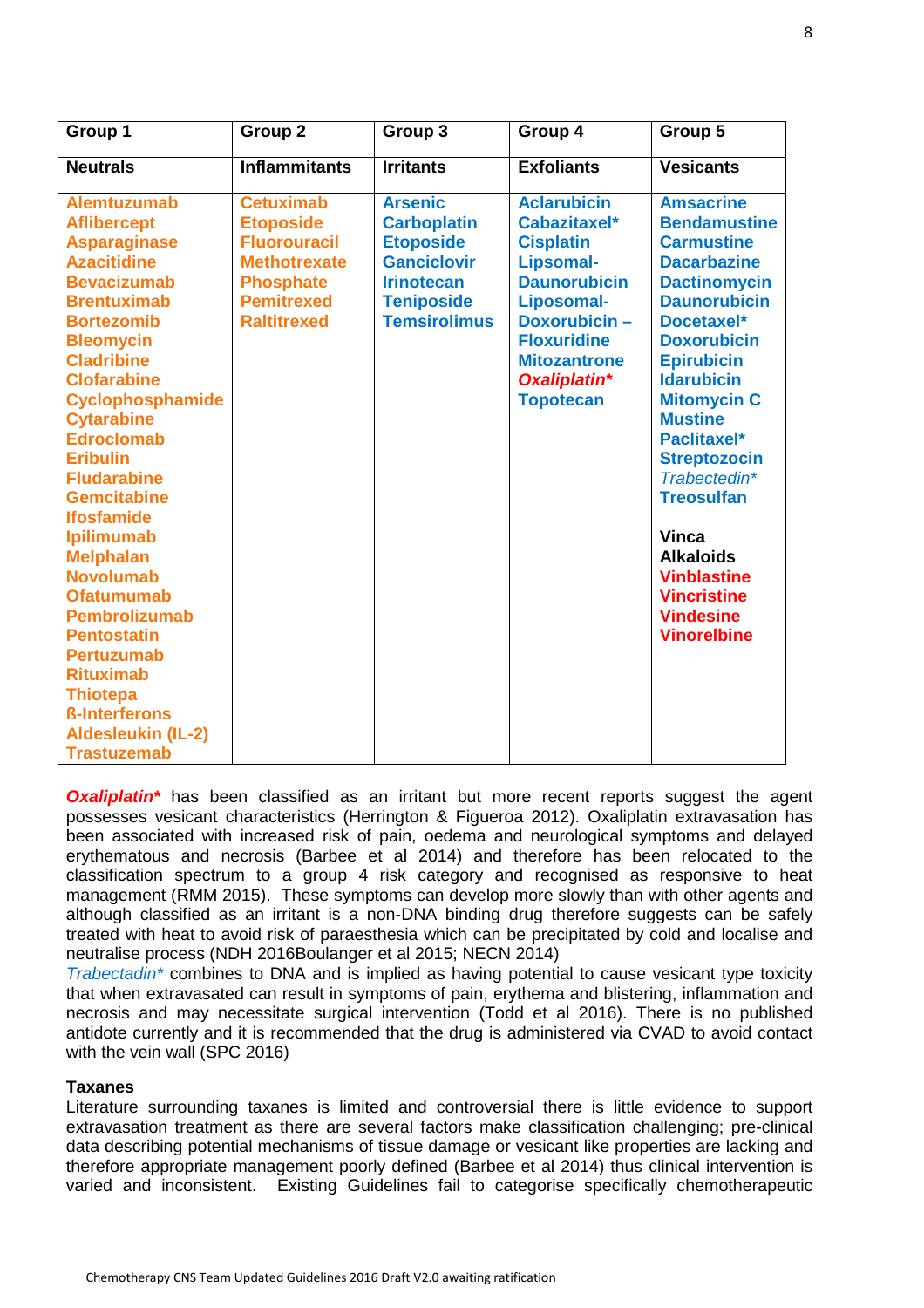agents as either vesicants or irritants and so should be based on known physicochemical properties, currently accepted definitions and data available and currently management strategy recognised as a localise and neutralise strategy (Polovich et al 2009)

**Paclitaxel\*** available evidence suggests the potential for conventional tissue damage is dependent on the concentration and infusion duration of the drug, which is not yet established (Barbee et al 2014), though considered a local irritant, recent reports suggest vesicant properties (Herrington & Figueroa 2012) classification pre standard definitions is therefore recognised currently as a vesicant as evidence remains contradictory (Boulanger et al 2015; Polovich et al 2009; Stanford & Hardwick 2003)

**Docetaxel**<sup>\*</sup> has also been suggested as a vesicant agent in some studies it is noted that extravasation site reactions are usually mild where no blistering has occurred and therefore maybe falsely labelled as a vesicant type reaction (Ho et al 2003; Ascherman et al 2000) however classification pre standard definition remains as a vesicant (Polovich et al 2009)

**Cabazitaxel\*** experience is limited compared to other taxane extravasation injury and currently standard definition as indeterminate but classified as an irritant (Polovich et al 2009)

**Monoclonal Antibodies** (MABs) and other biologically active non-cytotoxic agents are generally classified as neutrals and irritants though guidance on handling during preparation and administration of MABs is not well established (Mead 2015) and research has not identified any specific cases of skin irritation

Non-licensed, trial drugs or drugs not listed on this guidelines the practitioner should contact the on call pharmacist to establish the classification and appropriate management.

The current list is not comprehensive to all chemobiological SACT agents as new treatments are approved or removed on frequent basis therefore it is the responsibility of the HCP managing patient SACT administration to ensure awareness of any new agent and classification it will belong to and liaise with pharmacy

#### **IMMEDIATE TREATMENT**

**If extravasation is suspected treatment must begin as soon as possible. Early detection and starting treatment within 24 hours can significantly reduce tissue damage. However in some cases extravasation may only become apparent 1-4 weeks after administration. Therefore extravasation kits are required to assist urgent action** 

#### **Extravasation Box**

Extravasation kits are recommended to enable immediate management and assembles according to the needs of the particular service, kits should be simple to avoid confusion but comprehensive enough to meet all reasonable needs (RMM 2015). Extravasation box(s) will be provided in each clinical area where chemobiological SACT is administered and will contain all necessary equipment and antidotes required to treat extravasation quickly and safely. The Extravasation box will be easily accessible within the clinical area with classification list attached for ease of agent category identification with clear instruction algorithm to enable HCP to follow procedure in understandable steps (Appendix ii). Extravasation box(s) will be checked at least weekly by clinical staff, including expiry dates of drugs and equipment. Boxes will be checked and renewed by pharmacy following each extravasation incident as soon as possible following use. **Extravasation Kit Contents List**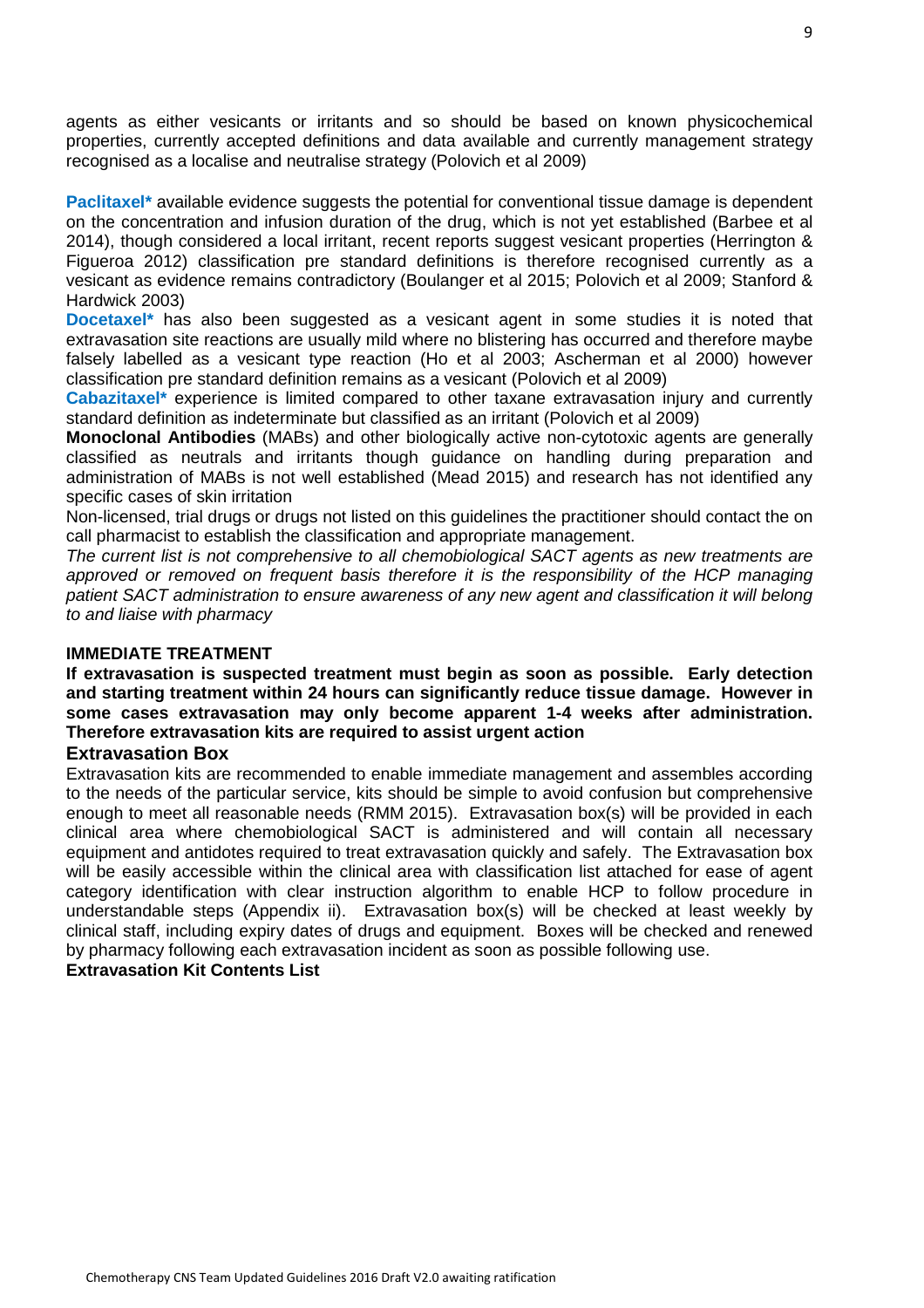| <b>Extravasation Kit - Box Contents</b>       | <b>Number</b>  |
|-----------------------------------------------|----------------|
| Hydrocortisone Sodium Succinate 100mg Vial    | 1 Box          |
| Hydrocortisone Cream 1% 15g Tube              | 1              |
| <b>Cold Pack</b>                              | 1              |
| Hyaluronidase 1500units Vial                  | 1 Box          |
| <b>Heat Pad</b>                               | 1              |
| Water for injection 5ml Miniplasco            | 1 Box          |
| <b>Normasol Sachet</b>                        | 1              |
| <b>Chloraprep Sterets</b>                     | 6              |
| 1ml Syringes                                  | 2              |
| 5ml Syringes                                  | $\overline{2}$ |
| Orange 25g Needles                            | 4              |
| <b>Blunt Needles</b>                          | 4              |
| <b>Sterile Gallipot</b>                       | 1              |
| <b>Gauze Square Pack</b>                      | 1              |
| Micropore Tape 1" Roll                        | 1              |
| Cotton Bandage                                | 1              |
| Sling                                         | 1              |
| <b>Sterile Skin Marker</b>                    | 1              |
| <b>Patient Information Leaflet</b>            | 1              |
| <b>Extravasation Record</b>                   | 1              |
| Patient Consent for Clinical Photography Form | 1              |
| <b>Extravasation Record</b>                   | 1              |
| DI EARE DETUDNITO DUADMARY ONRE REAL DROKEN.  |                |

#### **PLEASE RETURN TO PHARMACY ONCE SEAL BROKEN**

It is advised to outline the extravasation area with the sterile pen provided to monitor the evolution of the injury and also recommended to have an image of the injury, particularly with vesicant involved regarding volume of fluid infiltrated and severity of reaction (EMSO-EONS 2012; WOSCAN 2009)

It is advised to obtain a picture of the injury and file for comparison and reassessment for follow up &/or referral to plastic surgery. The HCP will ensure a digital image taken with a coded tablet in DTU and is uploaded to the shared hard-drive to enable those with codes to access the images as required. Patient consent for clinical photography is required prior to taking the image (Appendix iii) and will be filed in the medical records along with the Extravasation Record (Appendix iv)

Effective treatment of extravasation is dependent on whether the drug leakage into the tissue is classified as a **NON-VESICANT** (Group 1&2) or VESICANT agents

VESICANT agents can then be further sub classified into:

• **VESICANTS/EXFOLIANTS/IRRITANTS** (Groups 3,4&5) For DNA-Binding agents a Localise and Neutralise strategy is utilised; encompassing the use of intermittent cold compresses act to encourage vasoconstriction, reducing the spread of extravasated agent, allowing time for the vascular and lymphatic system to disperse the drug locally. Hydrocortisone is also administered as an anti-inflammatory to further neutralise the effects.

• **VESICANT/VINCA ALKALOIDS** (Group 4&5) For Non-DNA Binding agents a Disperse and Dilute strategy is utilised; encompassing the use of continuous warm compresses to promote vasodilation, thereby increasing blood flow and distribution and absorption of the drug and thus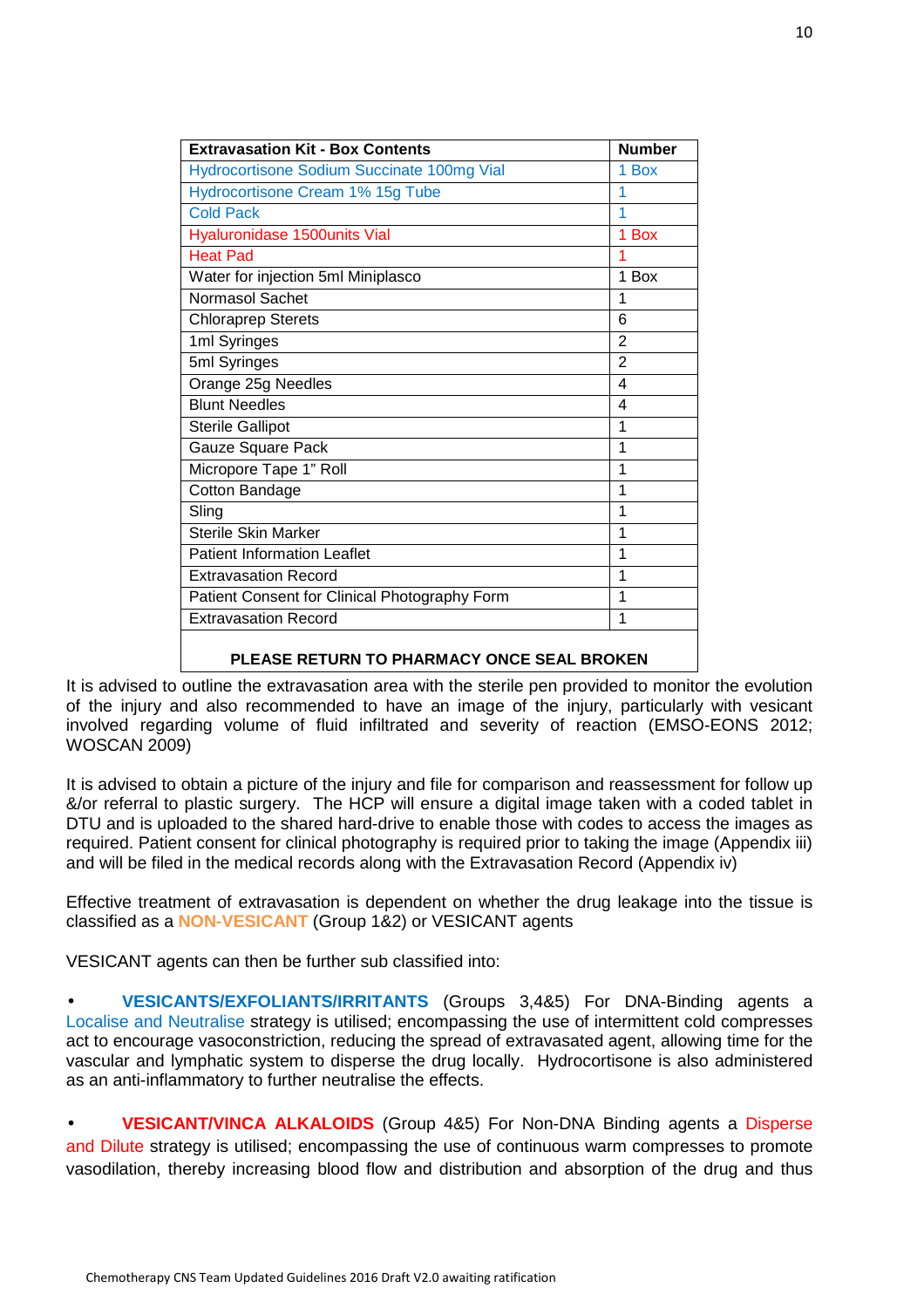disperse it out of the affected area. Hyaluronidase, an enzyme, is also administered to further promoting drug diffusion and enhancing drug absorption to further dilute the effects.

Thus enabling safe and effective management (Boulanger et al 2015; RMM 2015; Perez Fidalgo et al 2012; EONS 2007). If in doubt, the HCP will consult the classification list on the extravasation box lid, check with the drug data sheets SPC (eMC) or contact the oncology pharmacists for further information

Where administration of a combination of classifications, consideration must be given to which is the most appropriate antidote and management; regards which group of drugs are more likely to cause the most harm, therefore where vinca alkaloids are used, this would be the correct action to be taken to reduce the potential tissue damage (RMM 2015)

#### **WHEN EXTRAVASATION HAS OCCURRED AND CLASSIFICATION OF DRUG IS NOT IDENTIFIED AS NON-VESICANT BUT A VESICANT AGENT, A 'LOCALISE & NEUTRALISE' OR 'DISPERSE & DILUTE' METHOD WILL BE UTILISED AS FOLLOWS:**

Steps to be taken in event of peripheral extravasation as management algorithm adapted from EMSO-EONS guidance 2012 (Appendix ii)

### **MANAGEMENT OF NEUTRAL/INFLAMMITANT AGENTS (NON-VESICANTS)**

1. Stop the infusion immediately. Do not remove cannula or winged infusion device Do not flush cannula

2. Obtain extravasation box & mark the extravasated area with marker pen provided and take digital image (gain patient consent)

- 3. Alert experienced member of nursing staff and inform senior member of medical staff
- 4. Aspirate 2-5ml blood back through cannula to remove as much of the drug as possible

5. Remove cannula clean skin with sterile saline \*

#### **MANAGEMENT OF IRRITANTS-EXFOLIANTS-VESICANT AGENTS**

#### **Localise & Neutralise**

Follow steps  $1 - 5$  as for non-vesicant agent management, then:

a) Using 1ml syringe consider aspirating subcutaneous infiltrate (blisters)

b) Dissolve 100mg Hydrocortisone in 2ml sterile water for injection. Inject sub-cutaneous in portions of 0.2mls around the circumference of portions of the extravasated area to dilute the infusate

c) Clean with sterile saline and apply sterile dressing

d) Apply **cold** pack for 30 minute periods every 2 hours for 24 hours avoiding direct skin contact

e) Hydrocortisone cream 1% can be applied to reduce erythema

**MANAGEMENT OF VESICANT- VINCA ALKALOID AGENTS Disperse & Dilute** 

Follow steps 1 – 5 as for non-vesicant agent management – \*consider injecting through cannula delivering the enzyme antidote to reach the damaged tissue prior to removal

a) Using 1ml syringe consider aspirating subcutaneous infiltrate (blisters)

b) Dissolve 1500u Hyaluronidase in sterile water for injection. Inject sub-cutaneous in portions of 0.2mls around the circumference of portions of the extravasated area

- c) Clean with sterile saline and apply sterile dressing
- d) Apply **heat** pad continuously for period of 24 hours, each pad lasting 8 hours
- e) Do **NOT** apply topical cream with vinca alkaloid extravasation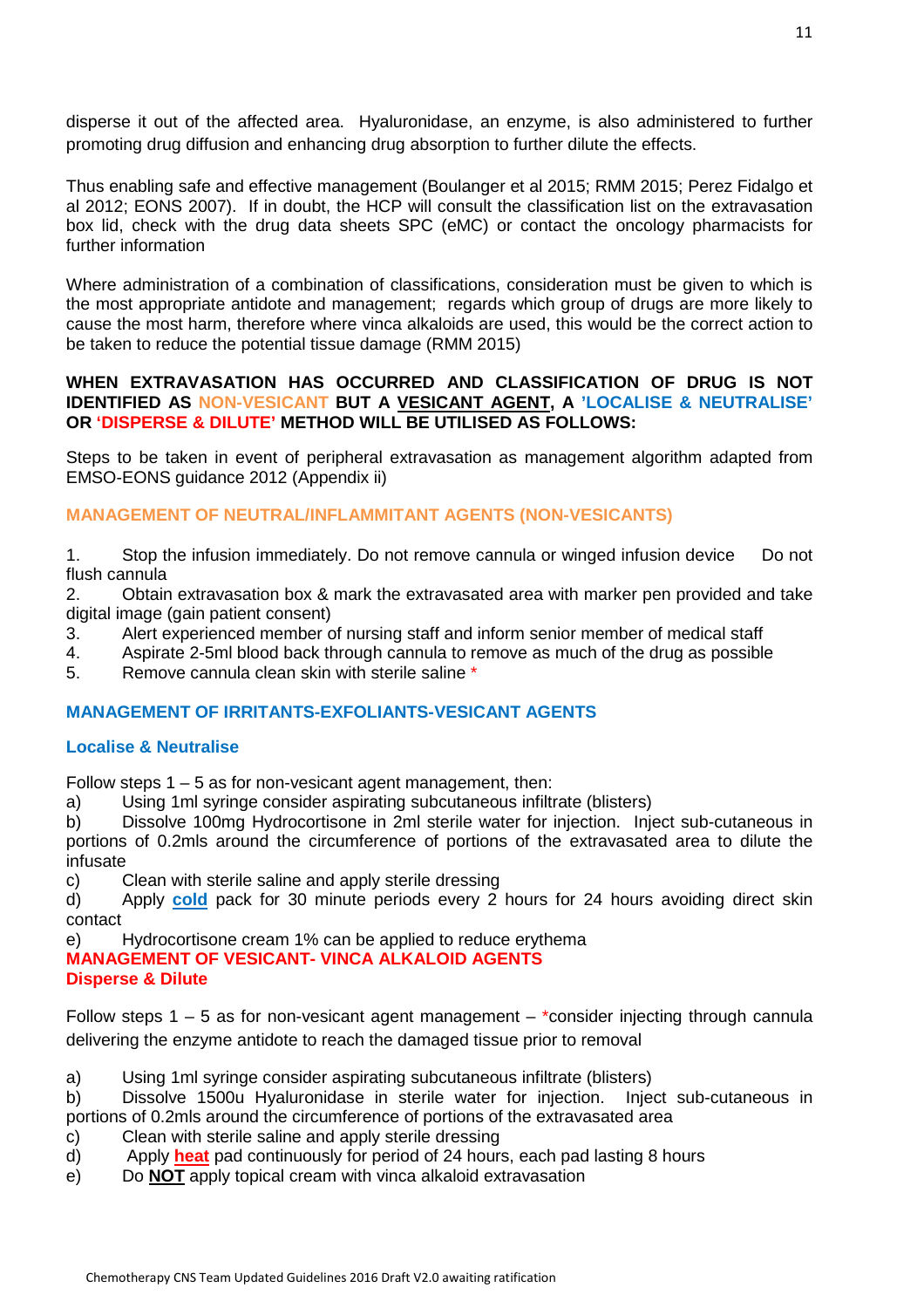#### **Then follow steps 6 – 12 for all extravasations**

6. Elevate arm in sling to shoulder height and encourage finger movements

7. Provide analgesia and advice for pain management, reassure and inform patient

8. Consult medical staff to assess if SACT to continue and assess other arm if possible. Do not use vein pathway of extravasation site and always re-site proximal to original site if safe to do so

9. Ensure extravasation site is reassessed 24 hours after occurrence and continued relevant follow up as required

10. Consider referral to plastic surgeon for assessment of debridement and/or skin grafting may be necessary if necrosis/ulceration occurs or is suspected

11. Provide patient with information leaflets, additional medications as required and follow up appointments confirming 24 hour contact

12. Document, Datix and e-Green card report incident (Appendix i)

Elevation of the affected limb is recommended to minimise swelling when extravasation has occurred in the hand using a sling provided in the extravasation kit. Gentle movement of the limb should be encouraged to prevent adhesion of damaged areas to the underlying tissue (RMM 2015)

#### **Plastic Surgery Team Referral**

#### **Consider immediate referral to Plastic Surgery for all significant vesicant extravasation events.**

#### **Refer to On Call Plastic Surgery registrar via switchboard for immediate review**

Surgical washout (Gault technique1993) can reduce local tissue necrosis. A saline irrigation flushing-out technique can be considered and carried out by plastic surgeon in order to 'wash out' any of the DNA-binding drug out of the tissue with saline before it can affect the cell DNA to reduce or omit potential necrosis and surgical intervention (Harrold et al 2013). Referral should be immediate and the procedure performed as soon as or within 6 hours of the incident (Schulmeister 2011) although some evidence suggests some benefit up to 24 hours post injury but with reduced efficacy (Schrijvers 2003; Giunta 2004; Gault 1993)

The surgeon will perform the procedure under local anaesthetic involving small incisions made around the injury providing sufficient access to affected subcutaneous tissue and flushed through using an infiltration cannula with saline, injecting 20-30mls at a time through each incision, allowing it to drain out of the other incisions, up to an average of approx. 500mls. A dressing will be applied, limb wrapped in padded bandage and elevated for 24hrs. Under the plastic surgeons advice, prophylactic antibiotics may be prescribed for poor risk/potentially neutropenic patients (Gault Technique 2003)

#### **Further Surgical Management**

As vesicant extravasation can progress to ulceration, blistering and deep tissue necrosis may require consideration of debridement and subsequent skin grafts. Optimal timing and referral criteria still remain controversial (Wickham et al 2006; Boulanger 2015)

#### **Contact On-Call Plastic Surgery registrar via switchboard as soon as tissue damage is suspected**. **The service operates a 7 day consultant clinic which can facilitate review of urgent (non-emergency) referrals**

#### **Continuation of Treatment Option**

Following treatment of extravasation incident, after discussion and reassurance, reassess the patient and consider re-cannulation in unaffected arm to continue SACT unless reason to delay eg: breast cancer patients who have undergone axillary node clearance or patient preference (Harrold et al 2013; Cole 2006) and/or consider referral for CVAD as appropriate for subsequent treatment

#### **Extravasation from Central Venous Catheters (CVCs)**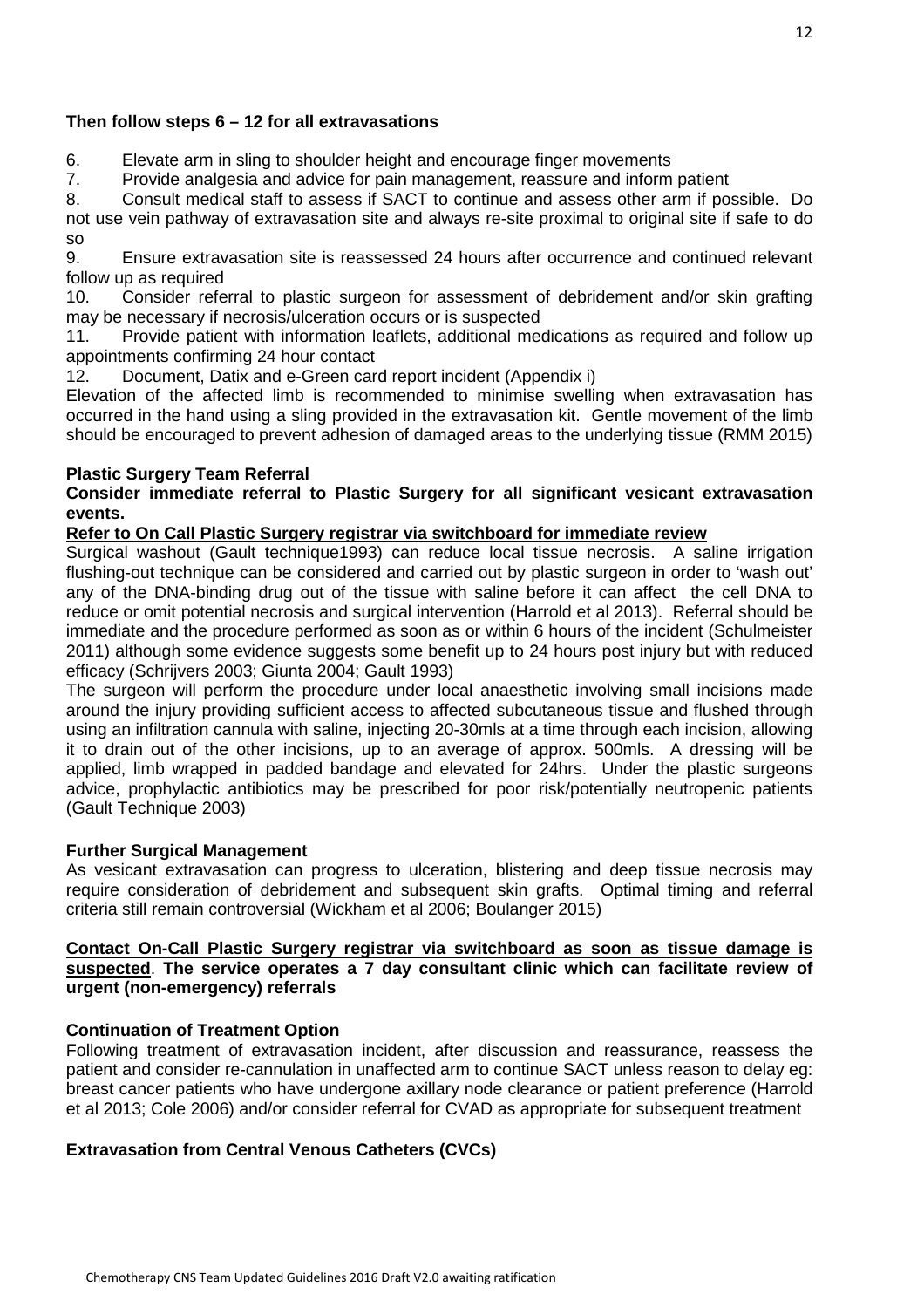With the increasing use of Central Venous Catheters CVCs), it is essential that all practitioners are able to identify and assess any problems that may occur with their use. Prior to the administration of SACT, practitioners must be competent in Topic 7 Care of Central Venous Access Devices - Chemotherapy Competency Programme (NEYHCA 2013) and follow Guidelines for the management of Central Venous Catheters (CVC) in Oncology and Haematology Adults (HEY 2016).

Central line extravasation may be rare but can be devastating as the agent administered may accumulate in the mediastinum, pleura or subcutaneous tissue space in the chest or neck, around the catheter (Boulanger et al 2015). Indicator of CVC extravasation most frequently experienced with CVCs is patient reporting chest pain or neck pain (EMSO-EONS 2012) and practitioner administration issues including 'frothy' or poor blood return.

Steps to be taken in event of peripheral extravasation as management algorithm adapted from EMSO-EONS guidance 2012 (see appendix ii)

- Treat visible extravasation as per guidelines
- Urgent CXR or thoracic CT
- Refer to plastic surgeon for further opinion to drain remaining solution
- Use of steroids, antibiotics, analgesia to reduce risk of secondary pleuritic
- Consider removal of CVAD and contralateral device or peripheral cannulation

#### **2.6 CONSEQUENCES**

Pain at the intravenous site may be moderate or severe, usually burning or stinging. There may be erythema (redness), swelling and tenderness, blanching (whitening) of the skin due to lack of capillary filling and poor blood return from the cannula but not all these symptoms may be necessarily present (Vandeweyer et al 2000) and therefore careful assessment, identification and prompt, effective treatment is essential. All evidence considered:

#### **Late effects**

Consequences of untreated or poorly managed extravasation can include:

- Blistering; indicative partial thickness skin injury (typically 1-2 weeks post extravasation
- Induration (hardening) of the skin is a reliable sign of eventual ulceration
- Ulceration; yellow fibrotic base with surrounding rim of persistent erythema (1-2 weeks post extravasation)
- Peeling and sloughing of the skin (approximately 2 weeks post extravasation)

• Tissue necrosis; mottled, darkened skin, associated with pain (2-3 weeks post extravasation)

Leading to:

- Increased infection risk
- Damage to nerves, tendons and joints
- Functional and sensory impairment of affected area and limb disfigurement/loss Resulting in:
- Delay in treatment plans or treatment being stopped
- Hospitalization due to complications, serious injury or required surgery
- Increases hospital attendance for ongoing assessment and treatment
- Psychological distress fear re treatment outcomes and worried may occur again
- Loss of income due to physical effects or anxiety
- Impact on family and carers'
- Impact on HCP quilt, blame, fear and loss of confidence
- Legal aspects, liability and lawsuits

#### **2.8 DOCUMENTATION**

# **SCOPE**

All trained and competent HCP caring for patients in the event of an extravasation of chemobiological SACT agents.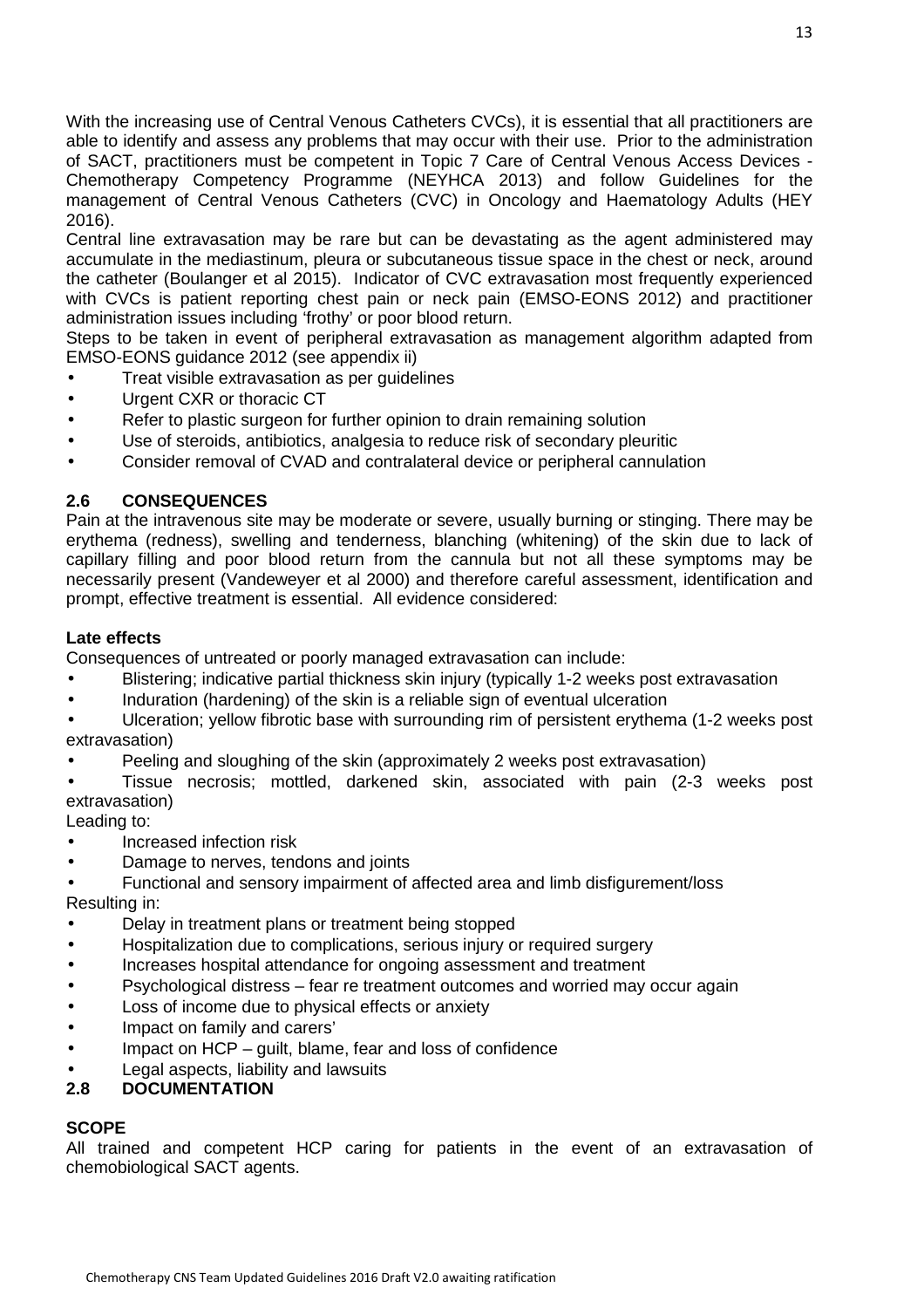# **OBJECTIVE**

In the event of extravasation the patient will receive prompt effective management, reassurance, information and follow up with accurate documentation and reporting

# **RESPONSIBILITIES**

Due to the potential risk and possible event of extravasation of SACT it is the responsibility of the nurse in charge to ensure all trained HCP working in the clinical area possesses the required knowledge and skills to recognise, treat and document the incident effectively

### **DOCUMENTATION**

- Nursing Documentation/medical notes
- Chemotherapy Prescription Chart
- Extravasation Report (Appendix ii)
- Consent for Clinical Photography (Appendix iii)
- Patient Information Leaflet Management of SACT Extravasation

(https://www.hey.nhs.uk/patient-leaflet/management-systemic-anti-cancer-therapy-chemotherapyextravasation/)

- Incident Form (DATIX)
- National Extravasation Reporting System electronic Green Card (Appendix i)

### **METHOD**

1. The nurse responsible will recognise extravasation has occurred and will follow extravasation procedure and document the following.

- Patient details and clinical area
- Date and time of extravasation
- Venous access device, gauge and site
- Sequence and name of SACT agents involved
- Approximate amount of drug extravasated
- Symptoms experienced by the patient.
- Assessment of the site, the extent of extravasation, if swelling/redness present mark with sterile disposable marker pen and image obtained
- Nursing action and immediate treatment
- Physician notification and action requested
- Follow-up measures to be taken and patient information provided
- Pharmacy informed and extravasation box re-issued

2. An extravasation intervention report form will be completed and placed with chemotherapy documentation and event sticker placed in medical records

3. An incident report form will be completed (DATIX) – access via intranet

4. An electronic Green Card National Reporting System (NDH 2106) http://www.northdevonhealth.nhs.uk/extravasation/ will be competed (will be applied to identified desk tops in relevant clinical areas)

5. Ongoing observation and follow up assessment of the injury arranged

# **3 PROCESS FOR MONITORING COMPLIANCE**.

Qualified staff new to the service will be expected to attend the 3 day Chemotherapy Competency Induction Workshop to be entered into the work based learning Chemotherapy Competency Programme (NEYHCA 2013).The monitoring of compliance with and clinical competency of staff regarding the administration and management of all aspects of SACT will be undertaken by the ward/department managers with support from the Chemotherapy Nurse Specialist Team. All nursing staff will complete required competency and will reviewed yearly, with specific regard to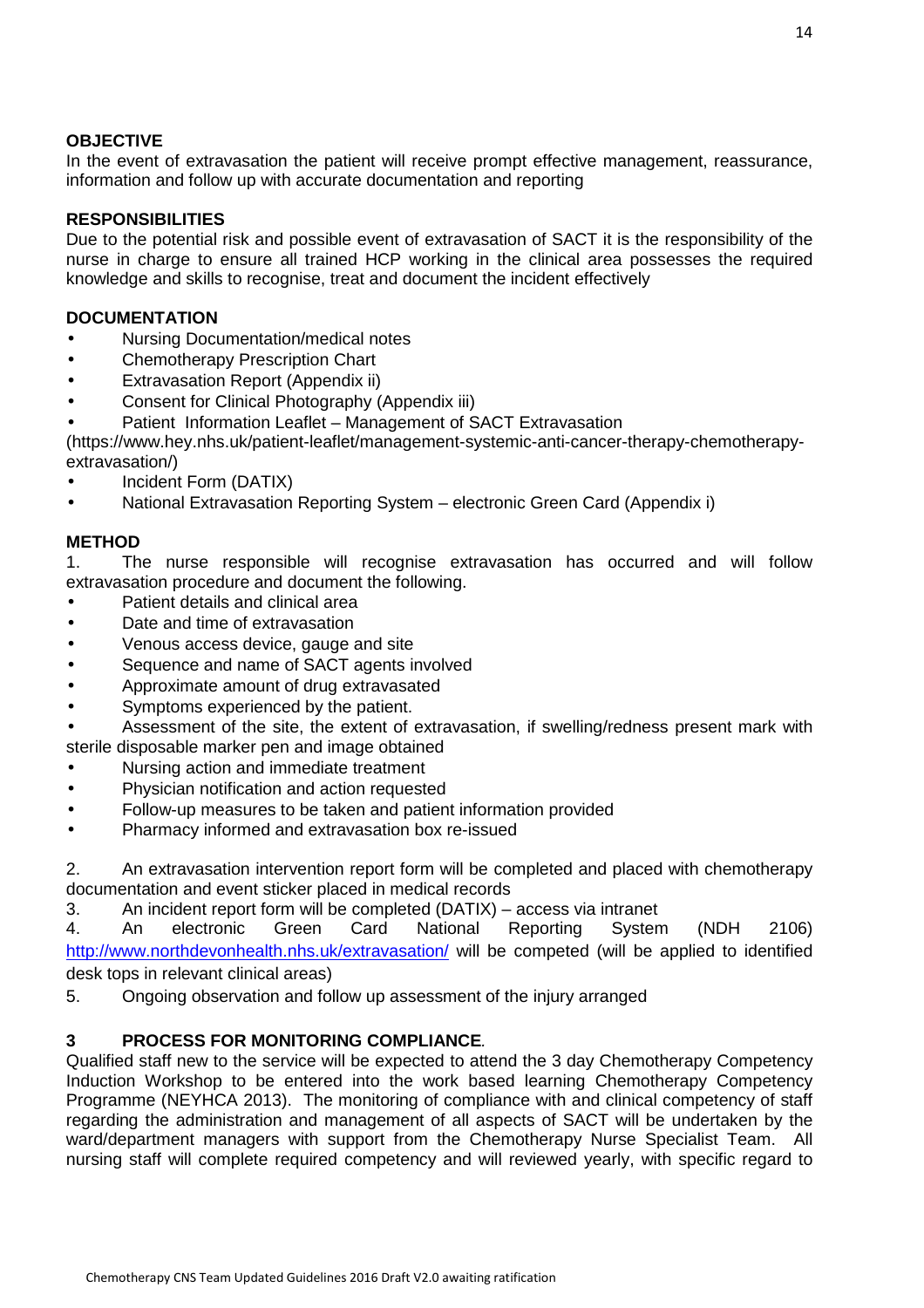health and safety (Topic 5) and Oncological Emergencies (Topic 6) Chemotherapy Competency Programme.

Guidelines will be monitored and reviewed as per the cancer standards and Peer Review process with advice and support from the Trust Chemotherapy Committee Meeting (CCM) members.

All extravasation incidents must be documented accordingly as per guidelines and reported via HEY Trust DATIX to be reviewed by the CCM and National electronic Green Card Reporting system

Audit of extravasation incidence will be carried out every 2 years and report findings via the Chemotherapy Committee Meeting and disseminated to the wider team.

#### **4 REFERENCES**

Ascherman JA; Knowles SL & Attkiss K (2000) Docetaxel (Taxotere) Extravasation: A Report of Five Cases with Treatment Recommendations. Annals of Plastic Surgery. 45(4): 438-441.

Barbee MS; Owonikoko TK & Harvey RD (2014) Taxanes: vesicants, irritants, or just irritating? Therapeutic Advances in Medical Oncology 6(1) pp16-20

Boulanger J; Ducharme A; Dufour A; Fortier S & Almanric K (2015) Management of the extravasation of anti-neoplastic agents**.** Support Care Cancer 23 pp1459-71 Cole T (2006) Risk and benefits of needle use in patients after axillary node surgery. BJN 15(18) pp 969-74

Department Of Health (2008) Manual For Cancer Services. London. DOH

Department of Health (2010) Liberating the NHS. Available at https://www.gov.uk/government/uploads/system/uploads/attachment\_data/file/216980/Liberatingthe-NHS-No-decision-about-me-without-me-Government-response.pdf Last accessed 15/9/16

Dougherty L & Lamb (2008) Intravenous Therapy in Nursing Practice (2<sup>nd</sup> Ed) Oxford: Blackwell

Dougherty L & Lister S (2015) Medicines Management: Infiltration & Extravasation Ch12. In The Royal Marsden Manual of Clinical Nursing Procedures: Professional Edition 9<sup>th</sup> Ed. Oxford. John Wiley & Sons

Electronic Medical Compendium (eMC) Summary of Product Characteristics. Available at: https://www.medicines.org.uk/emc/ Last accessed 07/2016

European Oncology Nursing Society (2007) Extravasation Guidelines: Implementation Toolkit EONs

Garrido M; Faus V; Lopez-Martin C; Arenas J & Tortajada B (2016) Smart Infusion Pumps in Chemotherapy Infusion .Available from: http://ejhp.bmj.com/content/20/Suppl\_1/A63.1 Last accessed 07/2016

Gault DT (1993) Extravasation Injuries. British Journal of Plastic Surgery. 46(2) pp91-6

Giunta R (2004) Early subcutaneous washout in acute extravasations. Annals of Oncology 15 pp1146. Available from: http://annonc.oxfordjournals.org/content/15/7/1146.full.pdf+html accessed 07/2016

Harrold K; Gould DJ & Drey M (2013) The efficacy of saline washout technique in the management of exfoliant and vesicant chemotherapy extravasation: a historical case series report. European Journal of Cancer Care 22 (2) pp169-78. Available at: http://openaccess.city.ac.uk/3378/1/Saline%20Washout%20Technique%20for%20the%20Manage ment%20of%20Exfoliant%20and%20Vesicant%20Chemotherapy%20Extravasation%20- %20article%20v2.pdf. Last accessed 07/2016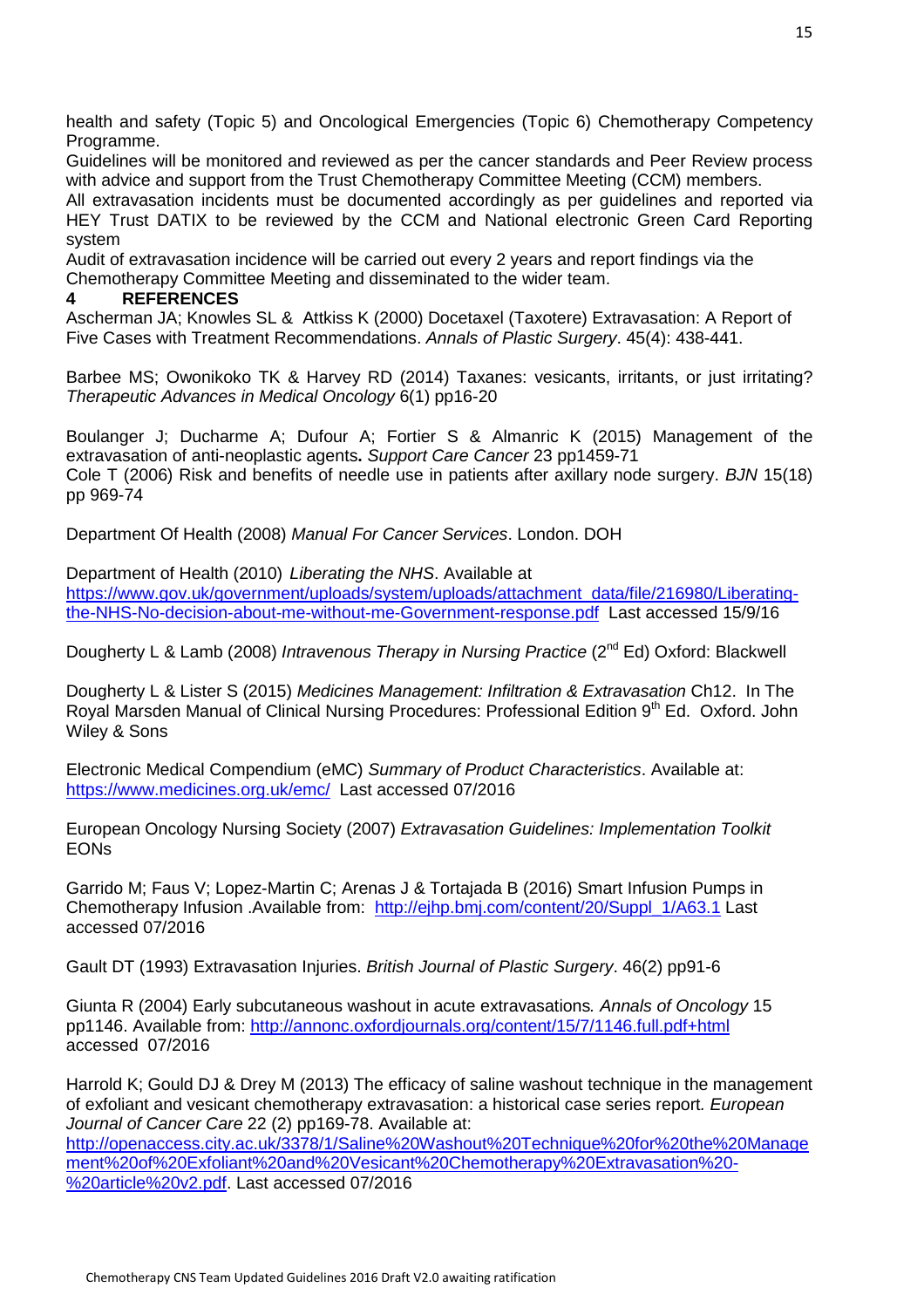Health Services Executive (2016) Handling of cytotoxic drugs.

http://www.hse.gov.uk/healthservices/safe-use-cytotoxic-drugs.htm Last accessed 06/2016 Herrington JD & Figueroa JA (2012) Severe Necrosis Due to Paclitaxel Extravasation**.** Pharmacology**:** The Journal of Human Pharmacology and Drug Therapy. Vol17 pp163-5

Ho C; Yang C & Chu C (2003) Vesicant-type reaction due to docetaxel extravasation. Acta Derm Venereol. DOI: 10.1080/00015550310013709

HEYHT Corporate Policies:

CP 246 (2014) Extravasation V3

CP 227 Administration of Intravenous Medications & Fluids

CP 260 (2014) Intravenous Peripheral Cannulation

HEYHT Corporate Guidelines (2016): Management of Administration of Systemic Anti-Cancer Therapy in Adults.

HEYHT Corporate Guidelines (2016): Management of Central Venous Catheters in Oncology and Haematology Adult Patients

Institute for Safe Medication Practices (2016) Proceedings from the ISMP Summit on the use of smart infusion pumps: Guidelines for safe implementation and use. Available at: http://www.ismp.org/Tools/guidelines/smartpumps/printerVersion.pdf Last accessed 07/2016

Khan MS, Holmes JD (2002) Reducing the Morbidity from Extravasation Injuries. Annals of Plastic Surgery. 48(6): 628-632.

Mead L (2015) A cautious approach to handling MABs is recommended. British Journal of Nursing Vol24 No16 S5.

NEYHCA (2013) Guidelines for the Management of Chemotherapy Extravasation in Adults

Northern Devon Healthcare NHST (2016) Cytotoxic Extravasation Policy V2.0 NDHNHST

NPSA (2007) Patient Safety Alert 20. Promoting safer use of injectable medications. NPSA; London

Nursing and Midwifery Council (2015) The Code – Professional Standards of Practice and Behaviour for Nurses and Midwives. London: NMC

Perez Fidalgo JA; Garcia Fabregat L; Cervantes A; Margulies A; Vidall C & Roila F (2012) Management of chemotherapy extravasation: EMSO-EONS Clinical Practice Guidelines. Available at: http://annonc.oxfordjournals.org/content/23/suppl\_7/vii167.full. Last accessed 07/2016

Polovich M; Whitford J & Olsen M (2009) Chemotherapy and Biotherapy Guidelines and Recommendations for Practice.  $3^{rd}$  Edn. Pittsburg, PA: Oncology Nursing Society

Royal College of Nursing (2010) Standards for Infusion Therapy. London: RCN

Royal Marsden Manual (2015) Clinical Nursing Procedures 9<sup>th</sup> Edn. Available at: http://www.royalmarsdenmanual.com/productinfo/professional/toc.asp Last accessed 07/2016

Schrijvers DL (2003) Extravasation: A Dreaded Complication of Chemotherapy. Annals Of Oncology. 14 (3): iii26-iii30.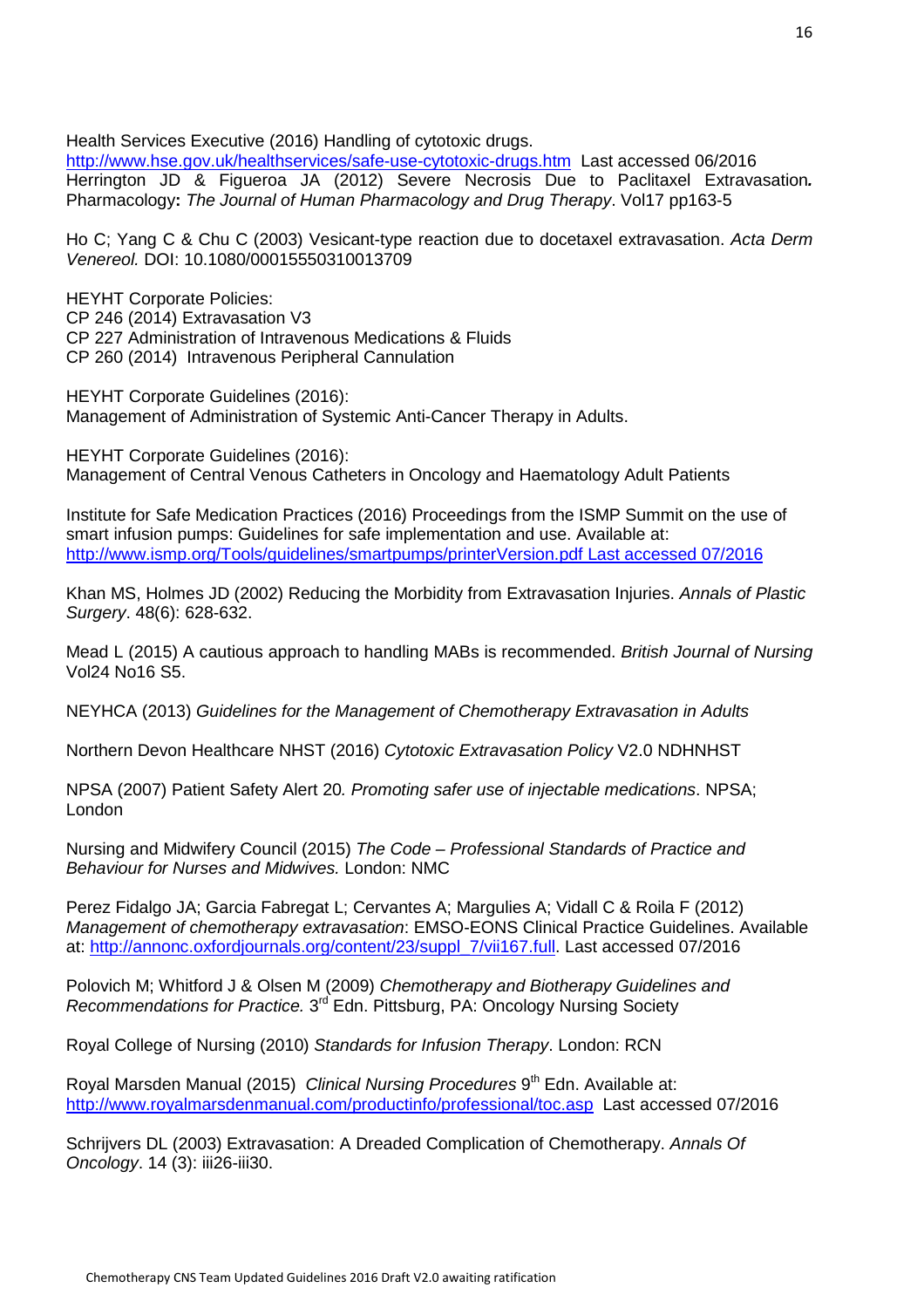Schulmeister L (2011) Managing Vesicant Extravasations. The Oncologist 13(1) pp82-90

Standford B & Hardwick F (2003) A review of clinical experience with paclitaxel extravasations. Support Care Cancer 11: pp270-7

Todd A; Theman; Trisan L; Harztzell; Shinha I; Polson K; Morgan J; Demitri D; Orgill D & George S (2016) Recognition of a New Chemotherapeutic Vesicant: Trabectadin Extravasation with Skin and Soft Tissue Damage. Journal of Clinical Oncology. Vol27 No33 pp198-200. Available at http://jco.ascopubs.org/content/27/33/e198.full.pdf+html Last accessed 16/09/16

Upton D (2013) Smart Pumps – good for nurses as well as patients. Carefusion Supplement: BNJ July

Vanderweyer E; Heymans O; Deraemaecker R (2000) Extravasation Injuries and Emergency Suction as Treatment. Plastic Reconstruction Surgery. 105(1): 109-110.

West of Scotland Cancer Advisory Network Clinical Leads Group (WOSCAN) (2009) Chemotherapy extravasation guideline. WOSCAN. Glasgow. Available at: http://www.beatson.scot.nhs.uk/content/mediaassets/doc/Extravasation%20guidance.pdf Last accessed 07/2016

Wickham R; Engelking C; Sauerland C & Corbi D (2006) Vesicant extravasation part II: evidencebased management and continuing controversies. Oncology Nurse Forum 33(6) pp1143-50

Weinstein S (2007) Antineoplastic therapy, Plumers Principles & Practices of Intravenous Therapy. 8<sup>th</sup> Edn. Philadelphia: Lippincott

#### **5 APPENDICES**

- i) electronic-Green Card National Reporting System
- ii) Algorithm 1 & 2 Management of Extravasation (Peripheral & CVC)
- iii) Consent for Clinical Photography
- iv) Management of Extravasation Record
- v) Patient Information Leaflet Management of Chemotherapy Extravasation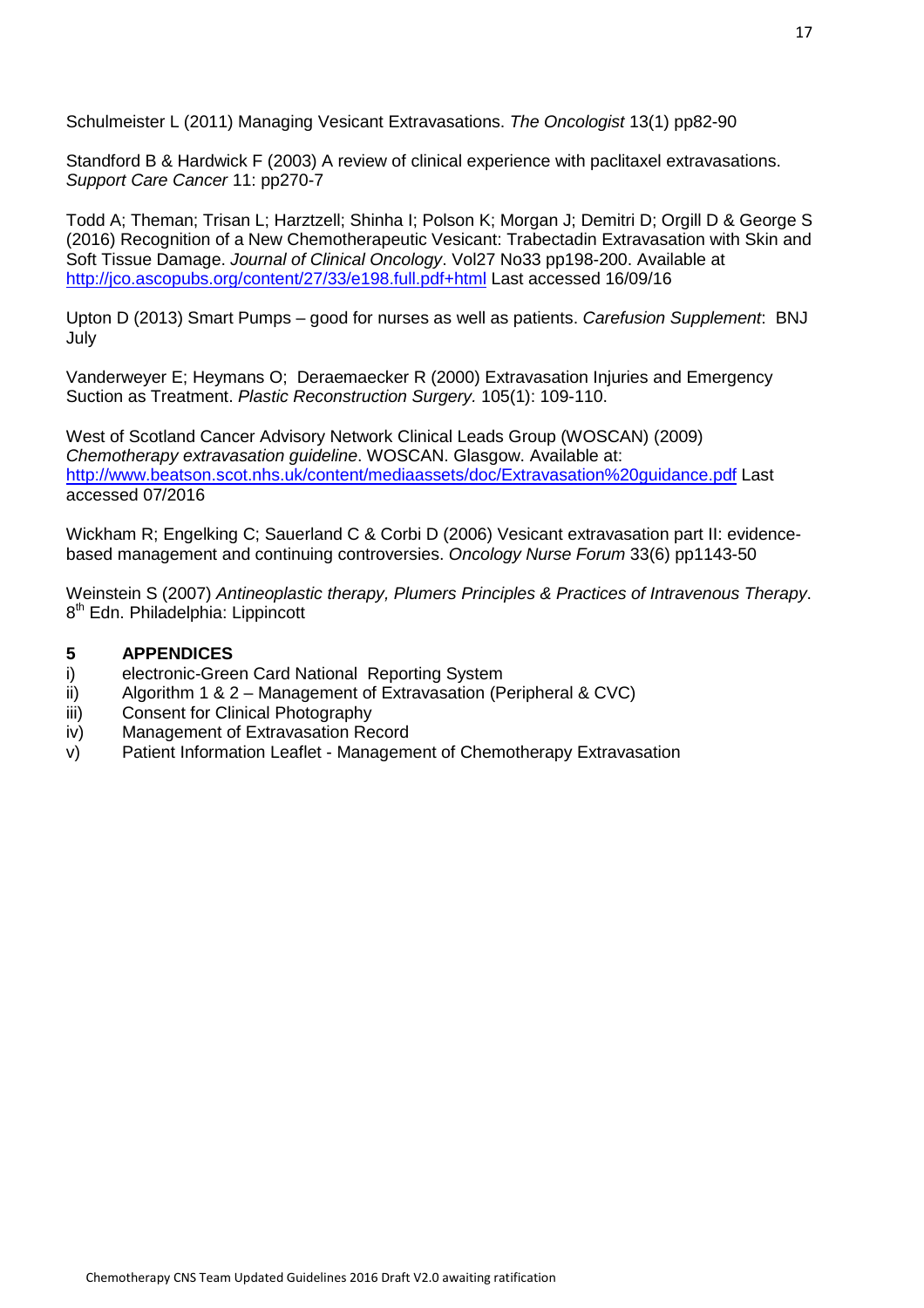| <b>Document Control</b>                                                                                                                                                                                                                                                                                                                                                                                          |                |                             |                                             |                      |                                                    |  |
|------------------------------------------------------------------------------------------------------------------------------------------------------------------------------------------------------------------------------------------------------------------------------------------------------------------------------------------------------------------------------------------------------------------|----------------|-----------------------------|---------------------------------------------|----------------------|----------------------------------------------------|--|
| <b>Reference No:</b>                                                                                                                                                                                                                                                                                                                                                                                             | 492            |                             | First published:                            |                      | December 2016                                      |  |
| <b>Version:</b>                                                                                                                                                                                                                                                                                                                                                                                                  | 1              |                             | <b>Current Version</b><br><b>Published:</b> |                      | December 2016                                      |  |
| <b>Lead Director:</b>                                                                                                                                                                                                                                                                                                                                                                                            |                | <b>Russell Patmore</b>      | <b>Review Date:</b>                         |                      | December 2019                                      |  |
| <b>Document Managed by</b><br>Name:                                                                                                                                                                                                                                                                                                                                                                              |                | Mandi Elliott               | <b>Ratification</b><br>Committee:           |                      | Quality Governance &<br><b>Assurance Committee</b> |  |
| <b>Document Managed by</b><br>Title:                                                                                                                                                                                                                                                                                                                                                                             |                | Chemotherapy CNS Team       | Date EIA<br><b>Completed:</b>               |                      |                                                    |  |
|                                                                                                                                                                                                                                                                                                                                                                                                                  |                | <b>Consultation Process</b> |                                             |                      |                                                    |  |
| Chemotherapy CNS Team<br><b>Chemotherapy Committee Members</b><br>DTU representatives<br>S. Renn - Pharmacy Technical Services Manager<br>S. Scargill - Senior Principle Pharmacist<br>Dr R. Patmore - Medical Director for Clinical Support<br>Dr R. Roy - Divisional Clinical Lead<br>Dr A. Dhadda - Head of Clinical Chemotherapy Services<br><b>Clinical Effectiveness Policies &amp; Practice Committee</b> |                |                             |                                             |                      |                                                    |  |
| Key words (to aid intranet searching)                                                                                                                                                                                                                                                                                                                                                                            |                |                             |                                             |                      |                                                    |  |
| Extravasation, chemotherapy, chemobiological therapy; systemic anti-cancer therapy SACT<br><b>Target Audience</b>                                                                                                                                                                                                                                                                                                |                |                             |                                             |                      |                                                    |  |
| All staff<br><b>Clinical Staff</b>                                                                                                                                                                                                                                                                                                                                                                               |                |                             |                                             |                      | <b>Non-Clinical Staff</b>                          |  |
| Managers                                                                                                                                                                                                                                                                                                                                                                                                         |                | <b>Nursing Staff</b>        |                                             | <b>Medical Staff</b> |                                                    |  |
| <b>Version Control</b>                                                                                                                                                                                                                                                                                                                                                                                           |                |                             |                                             |                      |                                                    |  |
| <b>Date</b>                                                                                                                                                                                                                                                                                                                                                                                                      | <b>Version</b> | <b>Author</b>               |                                             |                      | <b>Revision description</b>                        |  |
| December 2016                                                                                                                                                                                                                                                                                                                                                                                                    | 1              | <b>Mandi Elliott</b>        | New Guideline                               |                      |                                                    |  |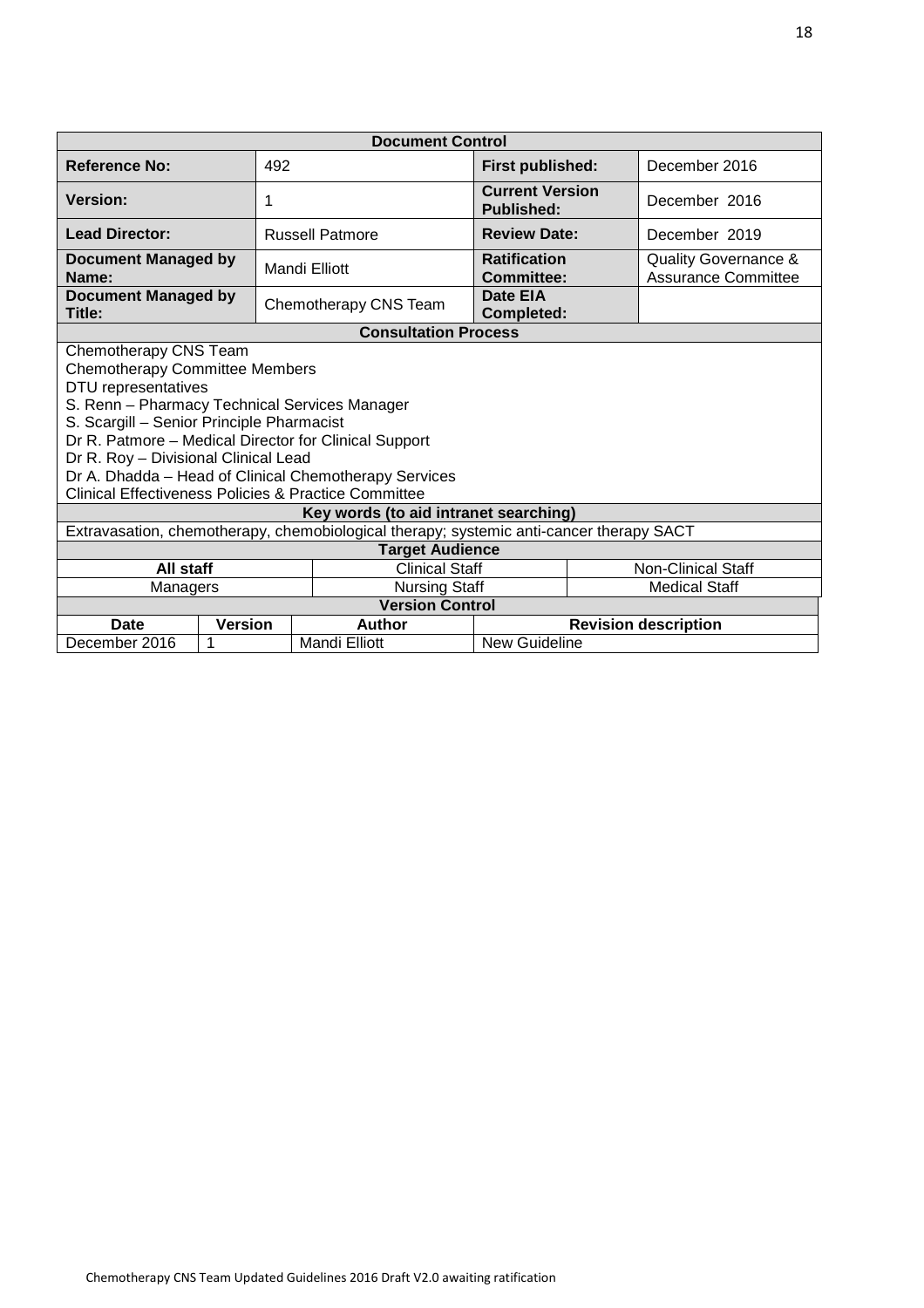Appendix 1

# **Extravasation National Data Collection**

An extravasation injury has the potential for significant impact on the patients'' quality of life, therefore it is imperative that data is collected via a reporting system to analyse trends, risk factors, incidence and management, providing evidence for future practice

This is the current electronic green card National Reporting System and can be accessed via internet

http://www.northdevonhealth.nhs.uk/extravasation/ and completed for each episode

| <b>Extravasation details</b>                                                 |
|------------------------------------------------------------------------------|
| 1. Extravasation Date                                                        |
| $\vert \mathbf{\tau} \vert$<br>Date / Time DD / MM / YYYY hh : mm AM/PM      |
| 2. Name of Chemotherapy Regimen                                              |
|                                                                              |
| 3. Name of drug extravasated                                                 |
|                                                                              |
| 4. Was this a bolus or a bag                                                 |
| 5. Approximate volume of extravasation (ml)                                  |
|                                                                              |
| 6. What Trust did this occur in? (this information will remain confidential) |
|                                                                              |
| 7. Type of device extravasated                                               |
| $\overline{\phantom{a}}$                                                     |
| Other (please specify)                                                       |
|                                                                              |
| 8. What size cannula (please select if you chose peripheral cannula above)   |
| O<br>24g                                                                     |
| O<br>22g                                                                     |
| $\Box$<br>20g                                                                |
| 18g                                                                          |
|                                                                              |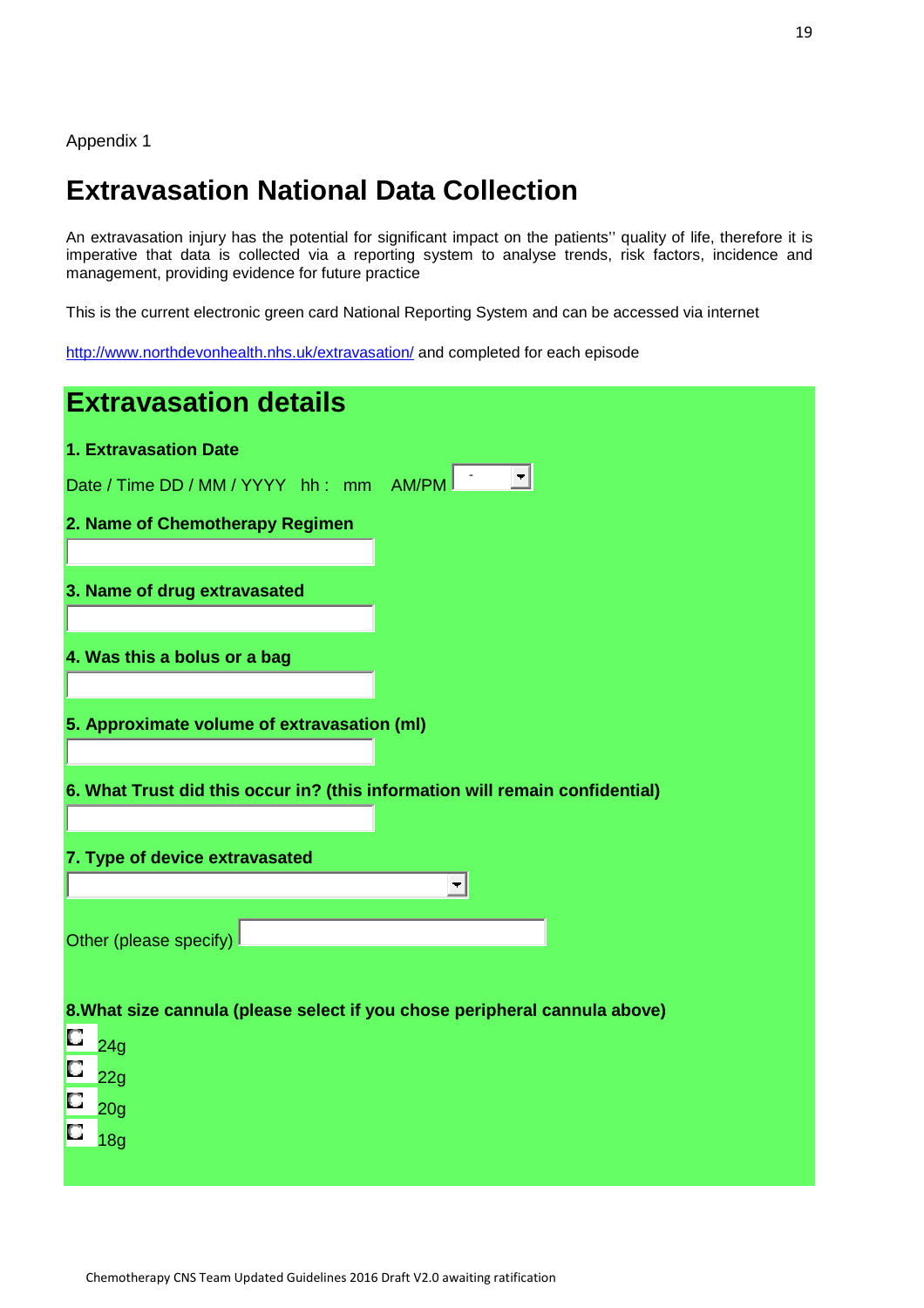| 9. Manufacturer of cannula? (please complete if you chose peripheral cannula in question<br>7) |
|------------------------------------------------------------------------------------------------|
|                                                                                                |
| 10. Where is the device placed?                                                                |
| 11. Where has the extravasation occurred on the body?                                          |
| 12. Patient's Signs and Symptoms                                                               |
| <b>Burning</b>                                                                                 |
| <b>Stinging</b>                                                                                |
| Pain                                                                                           |
| <b>Discomfort</b>                                                                              |
| Inflammation                                                                                   |
| <b>Swelling</b>                                                                                |
| <b>Redness</b>                                                                                 |
| Other (please specify below)                                                                   |
| Other (please specify)                                                                         |
| 13. How many millimetres were aspirated from the cannula?                                      |
| 14. Initial treatment details                                                                  |
| O<br>Cold pack                                                                                 |
| D<br>Warm pack                                                                                 |
| C<br><b>None</b>                                                                               |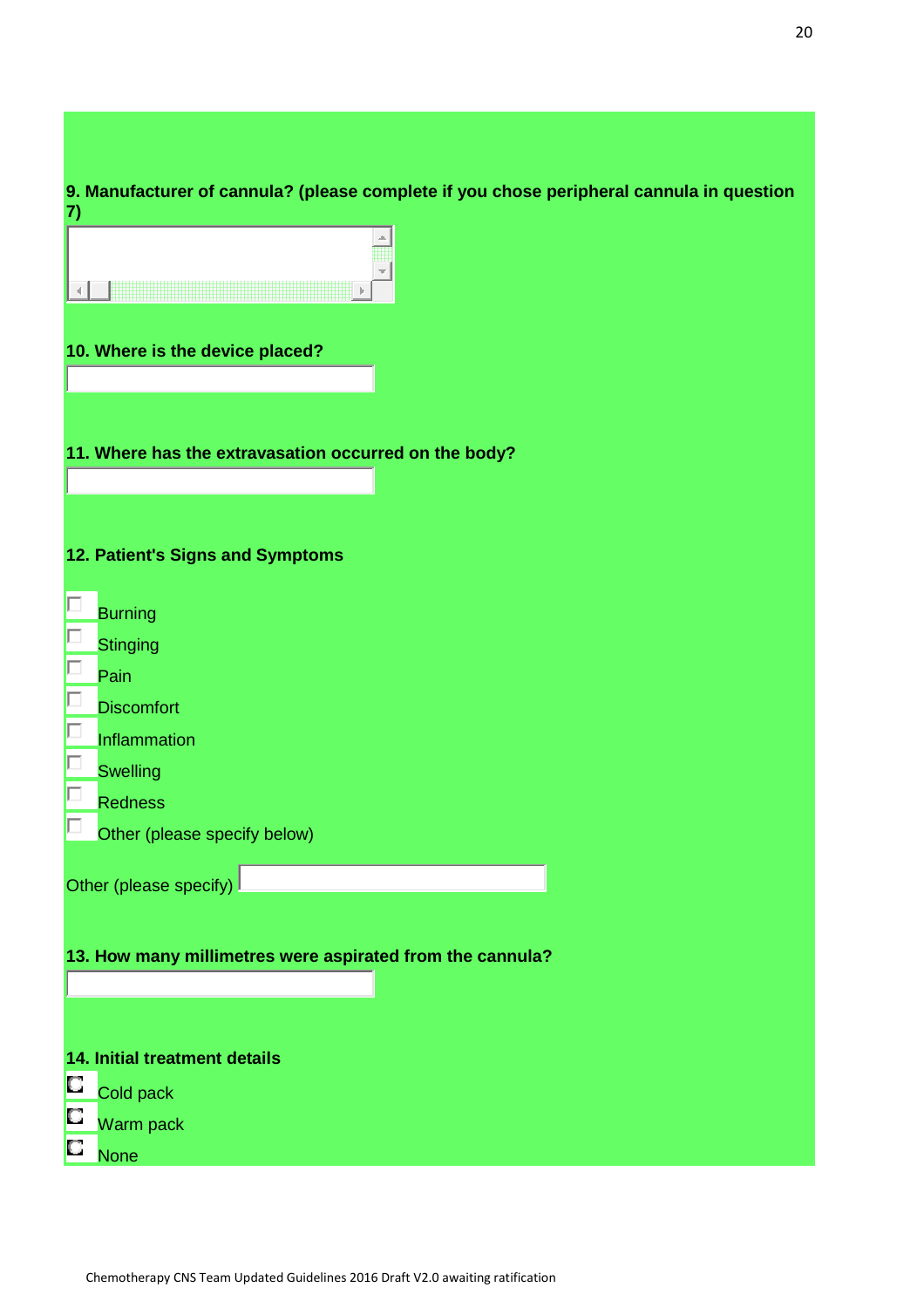| 15. Antidote administered<br><b>Savene</b><br><b>DMSO</b><br>Hydrocortisone<br>Hyaluronidase (hyalase)<br>Other (please specify below)<br>Other (please specify)<br><b>16.Other intervention</b><br><b>Plastics referral</b><br>Photography<br>Other (please specify below)<br>Other (please specify)<br>17. Other medication administered, including pain relief<br>18. Has the patient been referred for follow up?<br>О<br>Yes<br>о<br><b>No</b><br>Done (processed via survey monkey on internet page) |  |
|------------------------------------------------------------------------------------------------------------------------------------------------------------------------------------------------------------------------------------------------------------------------------------------------------------------------------------------------------------------------------------------------------------------------------------------------------------------------------------------------------------|--|
|                                                                                                                                                                                                                                                                                                                                                                                                                                                                                                            |  |
|                                                                                                                                                                                                                                                                                                                                                                                                                                                                                                            |  |
|                                                                                                                                                                                                                                                                                                                                                                                                                                                                                                            |  |
|                                                                                                                                                                                                                                                                                                                                                                                                                                                                                                            |  |
|                                                                                                                                                                                                                                                                                                                                                                                                                                                                                                            |  |
|                                                                                                                                                                                                                                                                                                                                                                                                                                                                                                            |  |
|                                                                                                                                                                                                                                                                                                                                                                                                                                                                                                            |  |
|                                                                                                                                                                                                                                                                                                                                                                                                                                                                                                            |  |
|                                                                                                                                                                                                                                                                                                                                                                                                                                                                                                            |  |
|                                                                                                                                                                                                                                                                                                                                                                                                                                                                                                            |  |
|                                                                                                                                                                                                                                                                                                                                                                                                                                                                                                            |  |
|                                                                                                                                                                                                                                                                                                                                                                                                                                                                                                            |  |
|                                                                                                                                                                                                                                                                                                                                                                                                                                                                                                            |  |
|                                                                                                                                                                                                                                                                                                                                                                                                                                                                                                            |  |
|                                                                                                                                                                                                                                                                                                                                                                                                                                                                                                            |  |
|                                                                                                                                                                                                                                                                                                                                                                                                                                                                                                            |  |
|                                                                                                                                                                                                                                                                                                                                                                                                                                                                                                            |  |
|                                                                                                                                                                                                                                                                                                                                                                                                                                                                                                            |  |
|                                                                                                                                                                                                                                                                                                                                                                                                                                                                                                            |  |
|                                                                                                                                                                                                                                                                                                                                                                                                                                                                                                            |  |

Source: National Extravasation Electronic Green Card Reporting System 2016

North Devon Health NHS Hospitals Trust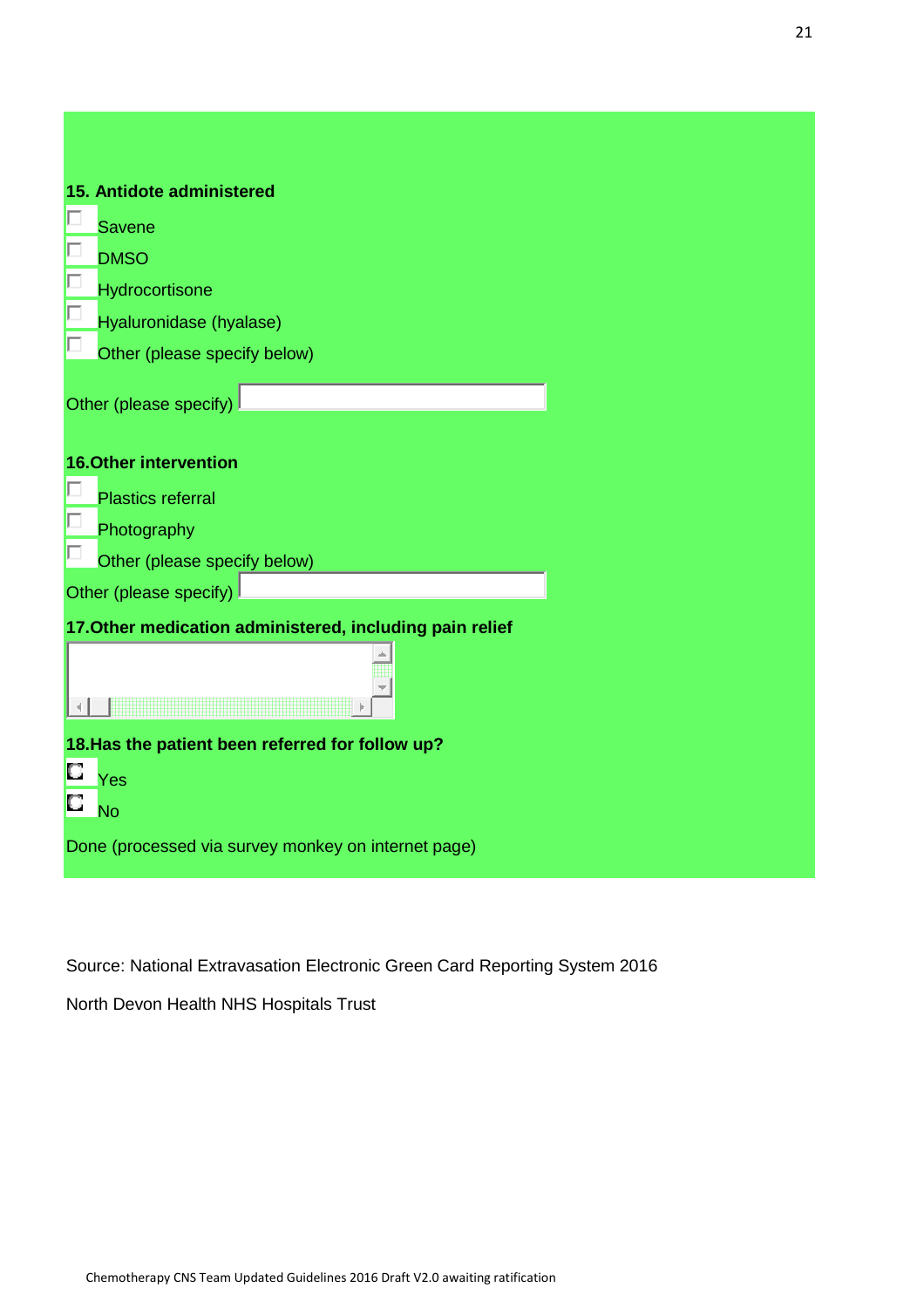#### **Appendix 2**

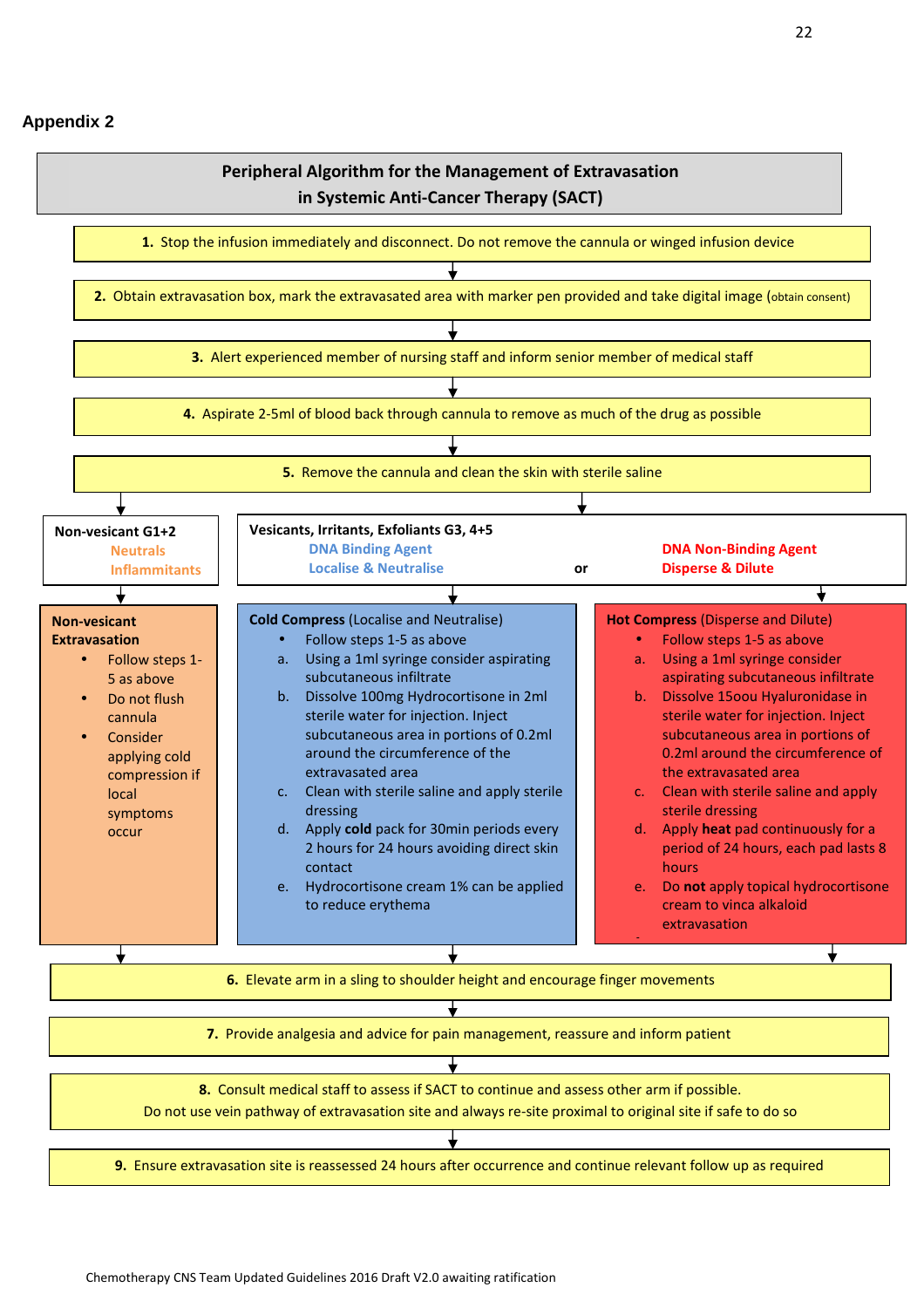

Chemotherapy CNS Team 2016 as per Extravasation Guidelines V2.0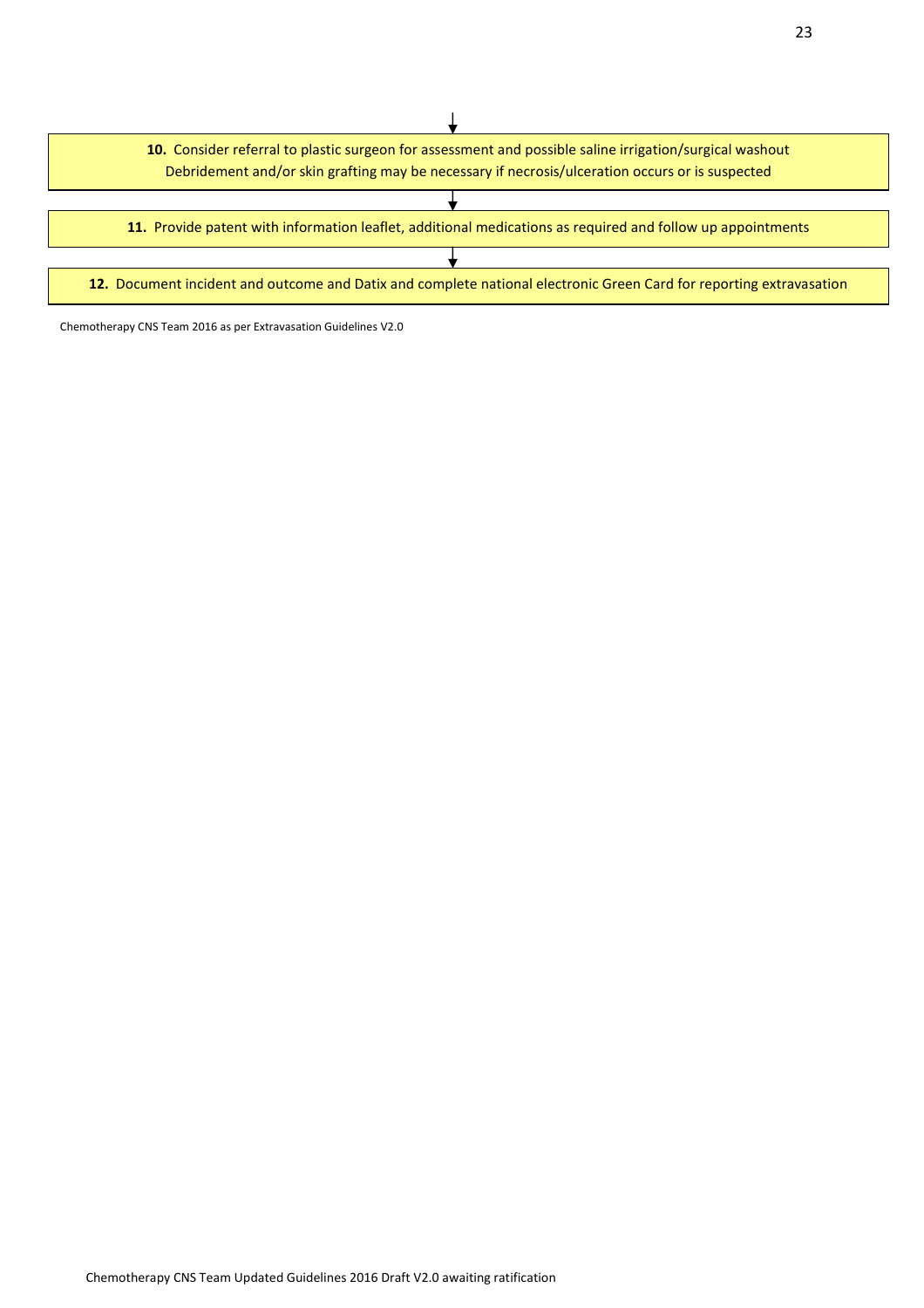#### **Appendix 3**

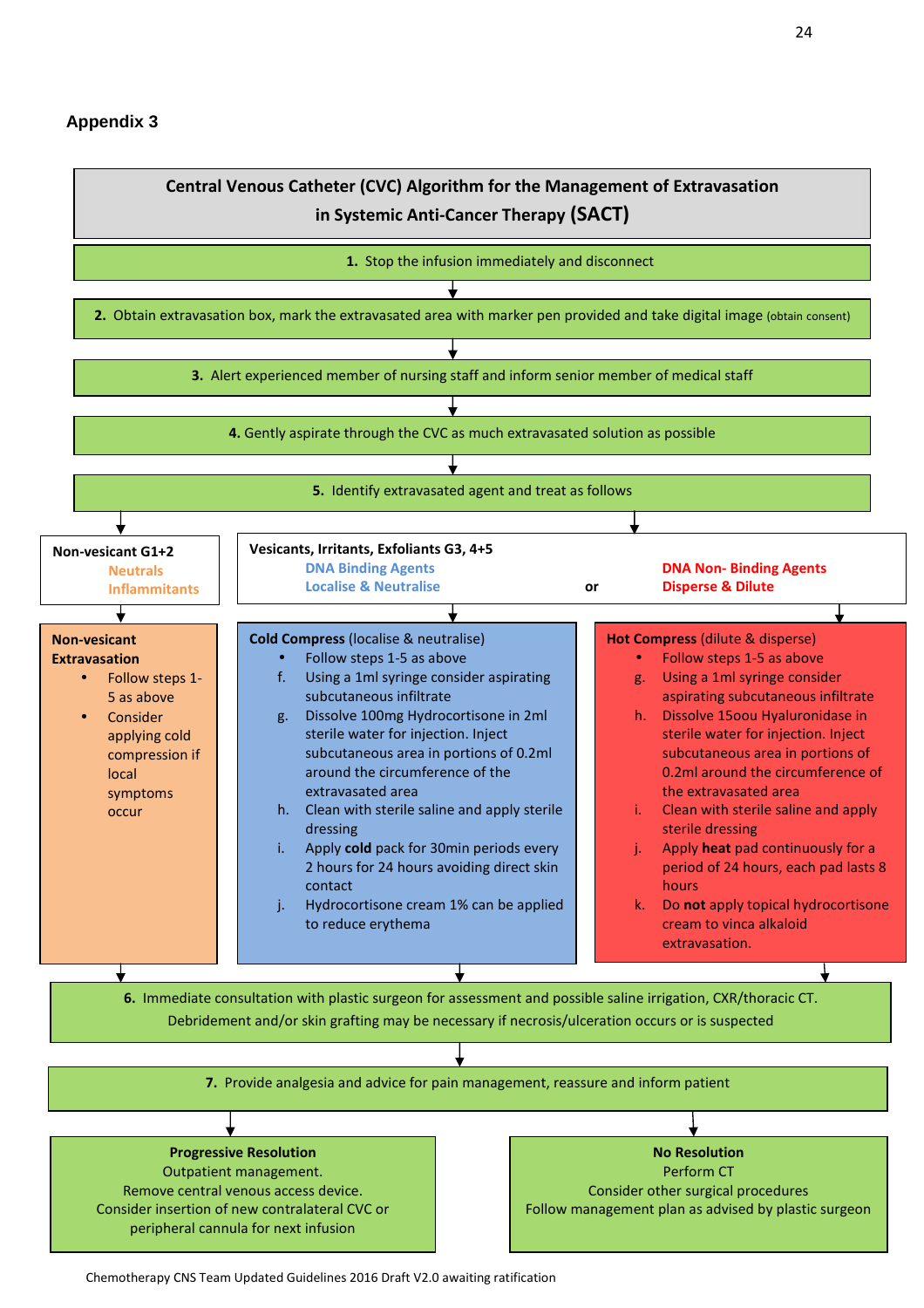

Chemotherapy CNS Team 2016 as per Extravasation Guidelines V2.0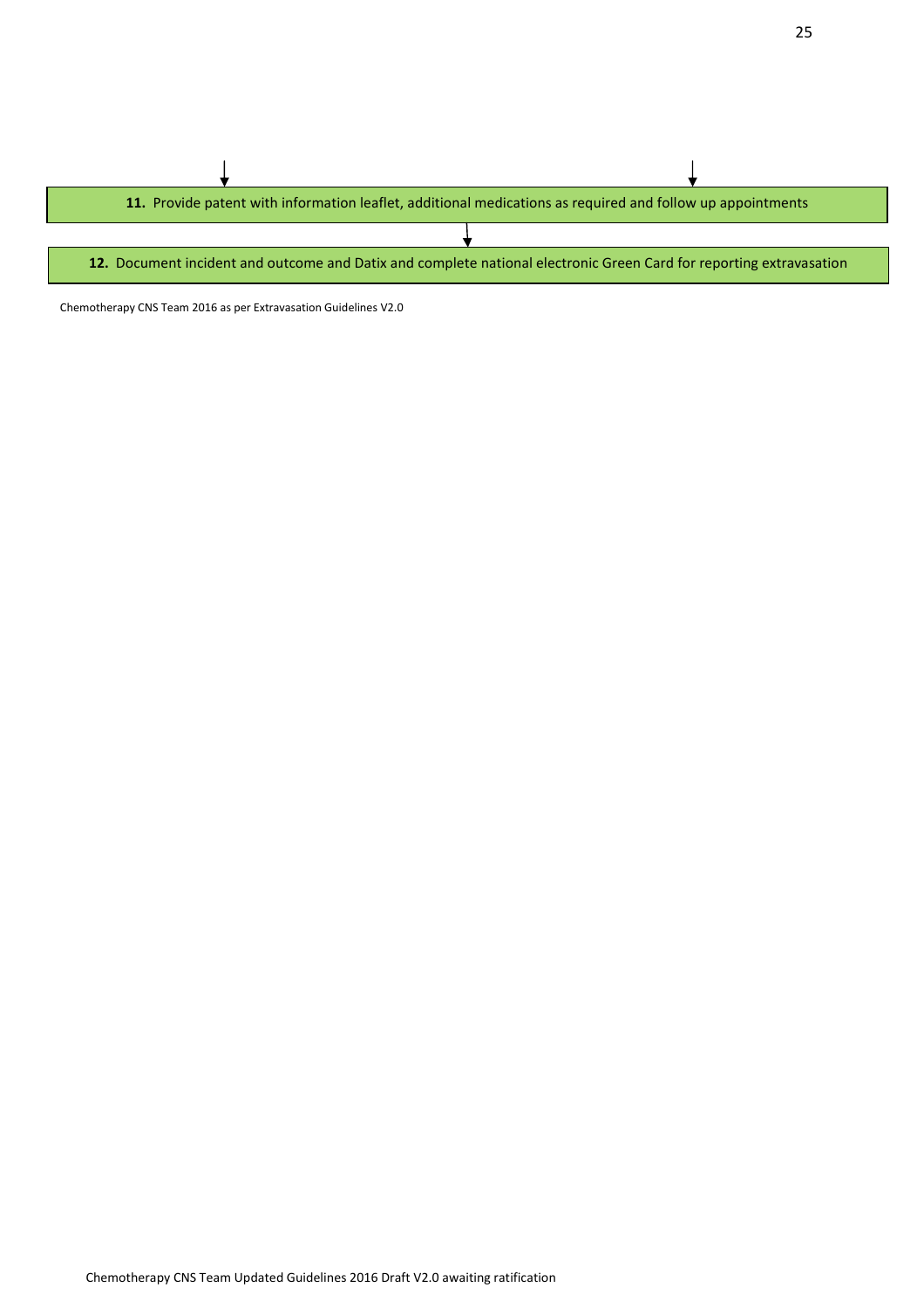## **Appendix 4**

#### Patient Name: **All Patient Name: Patient Name: Hospital ID No:**

In the event of an extravasation there are three places the incident must be documented



# **Extravasation Record**

The extravasation form must be **fully** completed by the HCP managing the incident and placed within the patients' notes for an accurate record of the injury

| <b>Extravasation Details</b>                                                 |                                       |                                |                   |  |  |
|------------------------------------------------------------------------------|---------------------------------------|--------------------------------|-------------------|--|--|
|                                                                              |                                       |                                |                   |  |  |
|                                                                              |                                       |                                |                   |  |  |
| Bolus/Bag<br>CVAD/Peripheral cannula-Gauge:  Pump<br>(Delete as appropriate) |                                       |                                |                   |  |  |
|                                                                              | Approximate volume of extravasationml |                                |                   |  |  |
| <b>Patient's signs/symptoms</b>                                              |                                       |                                |                   |  |  |
| Pain                                                                         | <b>Burning</b>                        | <b>Erythema</b>                |                   |  |  |
| H                                                                            | $\mathsf{L}$                          |                                |                   |  |  |
| <b>Induration</b>                                                            | <b>Blistering</b>                     | <b>Swelling</b>                |                   |  |  |
| $\mathsf{L}$                                                                 | П                                     | П                              |                   |  |  |
| <b>Initial Treatment Detail</b>                                              |                                       |                                |                   |  |  |
| Cold Pack $\Box$ Heat Pack $\Box$                                            |                                       | Hydrocortisone □               | Hyalase<br>$\Box$ |  |  |
| Amount aspirated from                                                        |                                       | Digital Image $\Box$ Follow up | $\Box$            |  |  |
| Cannulaml                                                                    |                                       |                                |                   |  |  |

# **Digital Image**

The HCP managing the incident will gain consent for a clinical photograph to be taken and kept as part pf their health records and must read and sign form as attached over the page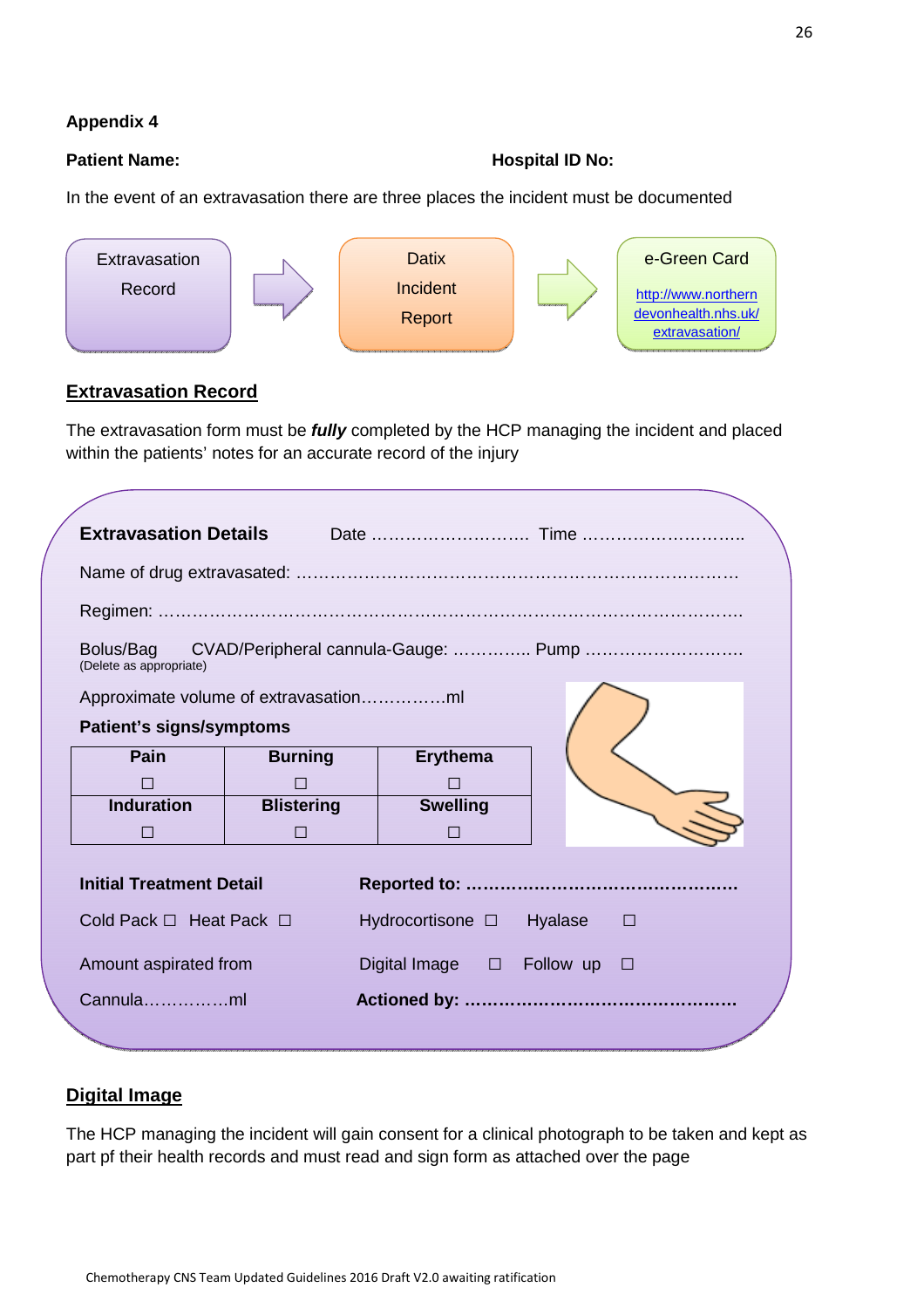# Hull and East Yorkshire Hospitals NHS **NHS Trust**

# **CONSENT FOR CLINICAL PHOTOGRAPHY / VIDEO RECORDINGS**

The health professional caring for you is proposing to take photographs or video recordings of your treatment or condition. He or she has explained the reason for this. The photos or videos will be kept as part of your health records for future reference and with your permission used (without identifying you) for teaching, training and publication.

#### **Please read the statements below and tick the level of your consent**

#### **I agree that the images or video taken of me may be:**

| (if your images are used in a publication you will be notified beforehand)              |        |
|-----------------------------------------------------------------------------------------|--------|
| Level 3: Used for future reference and/or treatment, teaching, training and publication | $\Box$ |
| Level 2: Used by a health professional(s) for teaching and/or training purposes         |        |
| Level 1: Held with my health records for future reference and / or treatment            |        |

|                           |                                 | Patien                                                                                    |
|---------------------------|---------------------------------|-------------------------------------------------------------------------------------------|
| t Signature               | <b>Print Name</b>               | Date                                                                                      |
|                           |                                 | Witness                                                                                   |
| Signature                 | Print Name                      | Date                                                                                      |
| operative/biopsy results) |                                 | Indicate areas to be photographed and clearly complete the diagnosis (including any post- |
| Diagnosis_                |                                 |                                                                                           |
| Date Image Taken_         | <b>Signed</b>                   | <b>Print Name</b>                                                                         |
| 圆<br><b>FW</b><br>Žи      | $\partial$<br>$\mathbb{G}$<br>R | $\mathsf{R}$<br>R                                                                         |